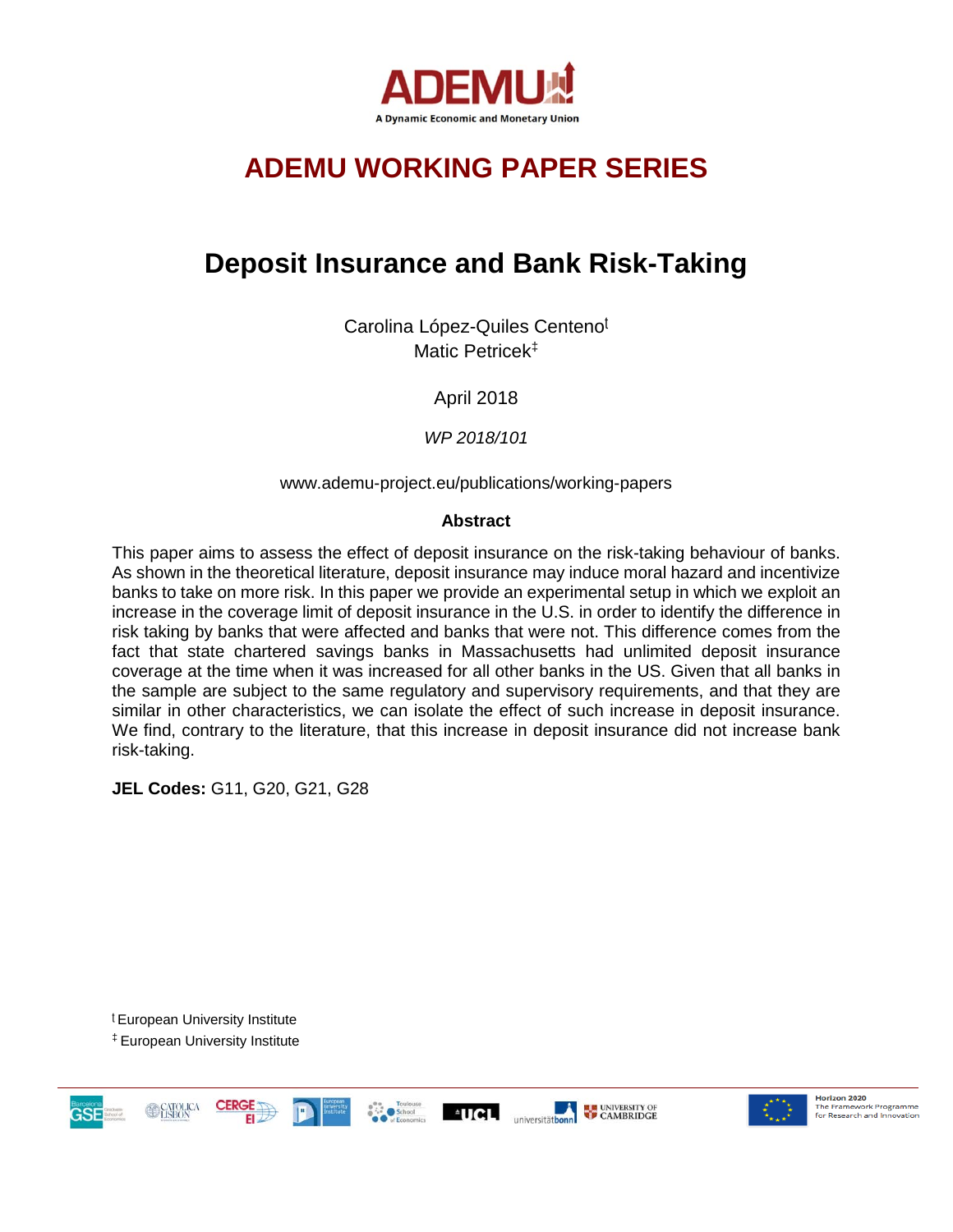

## **Acknowledgments**

We are thankful to Ramon Marimon, Juan José Dolado and all the participants to various seminars at EUI for useful comments and suggestions. All the remaining errors are our own. This project is related to the research agenda of the ADEMU project, "A Dynamic Economic and Monetary Union". ADEMU is funded by the European Union's Horizon 2020 Program under grant agreement N° 649396 (ADEMU).

This is an Open Access article distributed under the terms of the Creative Commons Attribution License Creative Commons Attribution 4.0 International, which permits unrestricted use, distribution and reproduction in any medium provided that the original work is properly attributed.



\_\_\_\_\_\_\_\_\_\_\_\_\_\_\_\_\_\_\_\_\_\_\_\_\_





The ADEMU Working Paper Series is being supported by the European Commission Horizon 2020 European Union funding for Research & Innovation, grant agreement No 649396.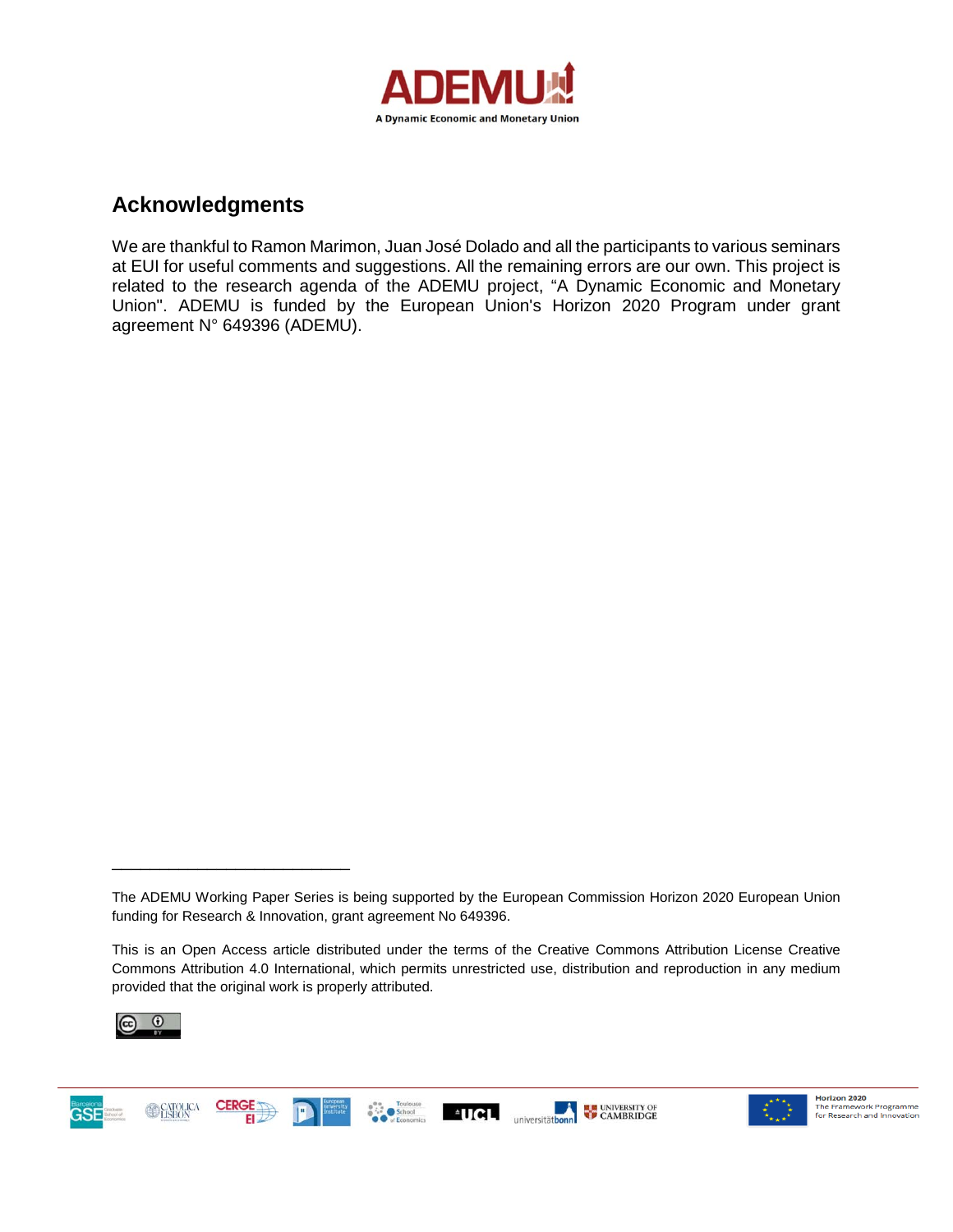# 1 Introduction

Deposit insurance has been discussed extensively from a theoretical point of view. Most notably, [\[Diamond and Dybvig, 1983\]](#page-25-0) showed that deposit insurance can eliminate the risk of bank runs by ruling out the equilibrium where all depositors withdraw their deposits early. However, as shown by [\[Cooper and Ross, 2002\]](#page-25-1), deposit insurance may bring about some social costs in the presence of moral hazard. If deposits are insured, depositors do not have incentives to monitor banks, which may induce them to choose riskier portfolios in search for a higher return.

The empirical literature is somewhat heterogeneous. Most of the evidence on this topic comes from cross-country studies. For instance, [\[Demirguc-Kunt, 2002\]](#page-25-2) provide some evidence that deposit insurance increases the likelihood of banking crises. However, as pointed out by [\[Anginer et al., 2014\]](#page-25-3), this effect was different during the crisis, as they found that deposit insurance decreased bank risk-taking during this period. In another paper, [\[Ioannidou and Penas, 2010\]](#page-26-0) analyze the effect of deposit insurance introduction in Bolivia by comparing banks before and after its implementation. They use internal loan ratings to assess risk taking and conclude that after the introduction of deposit insurance, banks were more likely to initiate riskier loans.

In essence, there are two major caveats when estimating the effect of deposit insurance on risk-taking. First, using cross-country studies can prove to be challenging. Most developed economies have had deposit insurance for a long time. By regressing bank risk on a dummy variable that indicates countries with and without deposit insurance, these analysis are effectively comparing banks in developed economies with those in less developed ones. One could argue that these groups of countries have very different financial systems and the comparison is not very informative.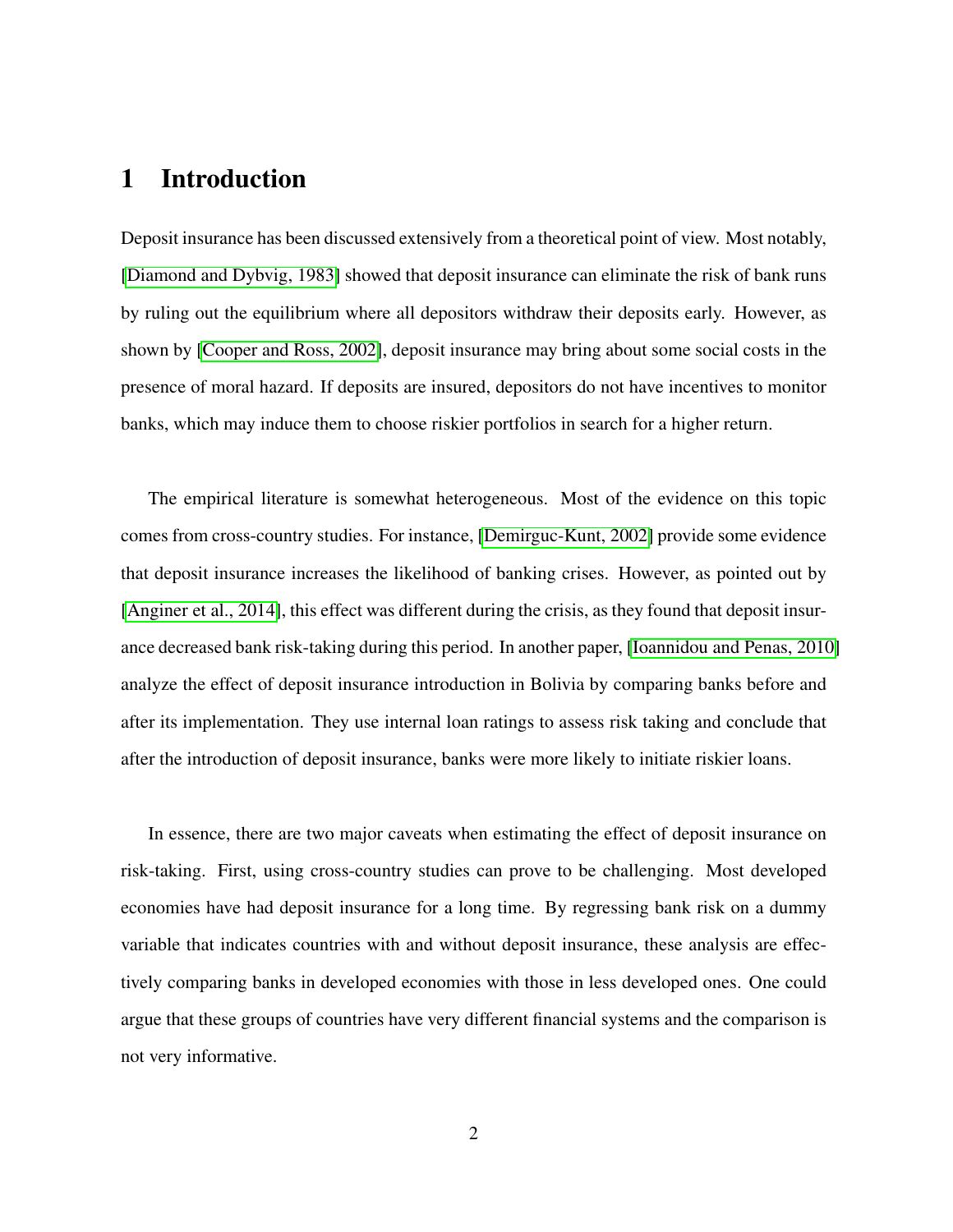Furthermore, even if one restricts the analysis to only developed economies, the direction of causality is unclear. While deposit insurance may induce banks to take on more risk, it is also true that countries with higher risk in the banking sector are more likely to adopt a deposit insurance scheme.

In addition to this, the empirical literature lacks an appropriate control group to compare to the banks affected by deposit insurance. Examining the behavior of the same group of banks before and after the implementation of deposit insurance raises the issue of whether a change in behavior was due to the treatment or to other factors.

Second, there is the issue of how to measure risk taking. Most of the literature makes use of the bank Z-score, a distance-to-default-type measure which is based on balance sheet data. This measure has several shortcomings. The main one is that by using pre existing portfolios, the Z-score is more a measure of realized risk than it is of real time risk-taking choices.

The contribution of this paper is twofold. On the one hand, we provide an experimental setup in which we use a well suited treatment and control group for identification, from which we can draw causal inference. On the other hand, we construct a measure of risk-taking based on new loan issuances, which improves upon the Z-score insofar as it captures the intention of banks to take on more or less risk in real time.

We exploit an increase in the coverage limit of deposit insurance in the US for identification. In the US, all banks have deposit insurance coverage provided by the FDIC (Federal Deposit Insurance Corporation). In addition, state-chartered savings banks in the state of Massachusetts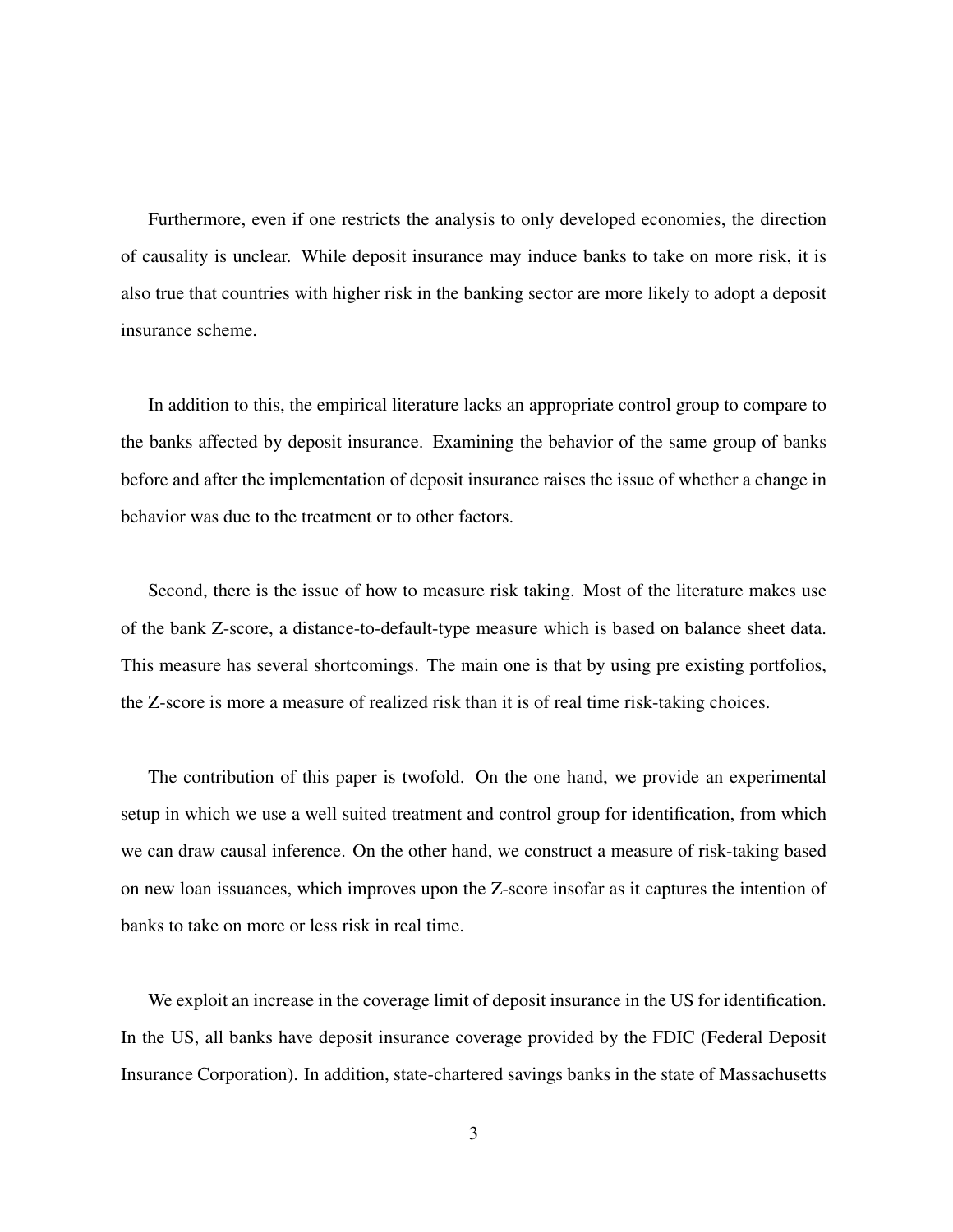are provided with *unlimited* coverage by a private insurer. Membership to this unlimited insurance scheme is mandatory for all savings banks chartered in Massachusetts since 1934. The unlimited nature of this coverage is key to our identification.

In order to measure risk-taking, we use mortgage application data from the Home Mortgage Disclosure Act. We estimate the propensity to lend for a given level of borrower risk, which we proxy using loan to income ratios of each loan application.

Contrary to the literature, we find no significant effect of an increase in deposit insurance coverage on bank risk taking. Banks are not more likely to grant a loan for any given loan to income ratio of the borrower after such an increase.

## 2 Data

The main source of data for the empirical analysis are the Loan Application Registries. The Home Mortgage Disclosure Act (HMDA) obliges banks above a set threshold of assets to report on mortgage applications. The yearly Loan Application Registries of banks which meet the criteria to report all mortgage loan applications and the properties of the applicant and potential co-applicant (ethnicity, race, gender, income), the loan properties (amount, type, purpose, rate spread for some, occupancy), the properties of the property (type, census tract, etc.), the properties of the census tract (income relative to the relevant Metropolitan Statistical Area, minority population, number of housing units, etc.), and the action taken (origination, denial and its reason, purchase, etc.)<sup>[1](#page-4-0)</sup>.

<span id="page-4-0"></span><sup>&</sup>lt;sup>1</sup>The data for 2013-2015 is available on <https://www.ffiec.gov/hmda/hmdaflat.htm>. The data for 1981 to 2012 is available at national archives.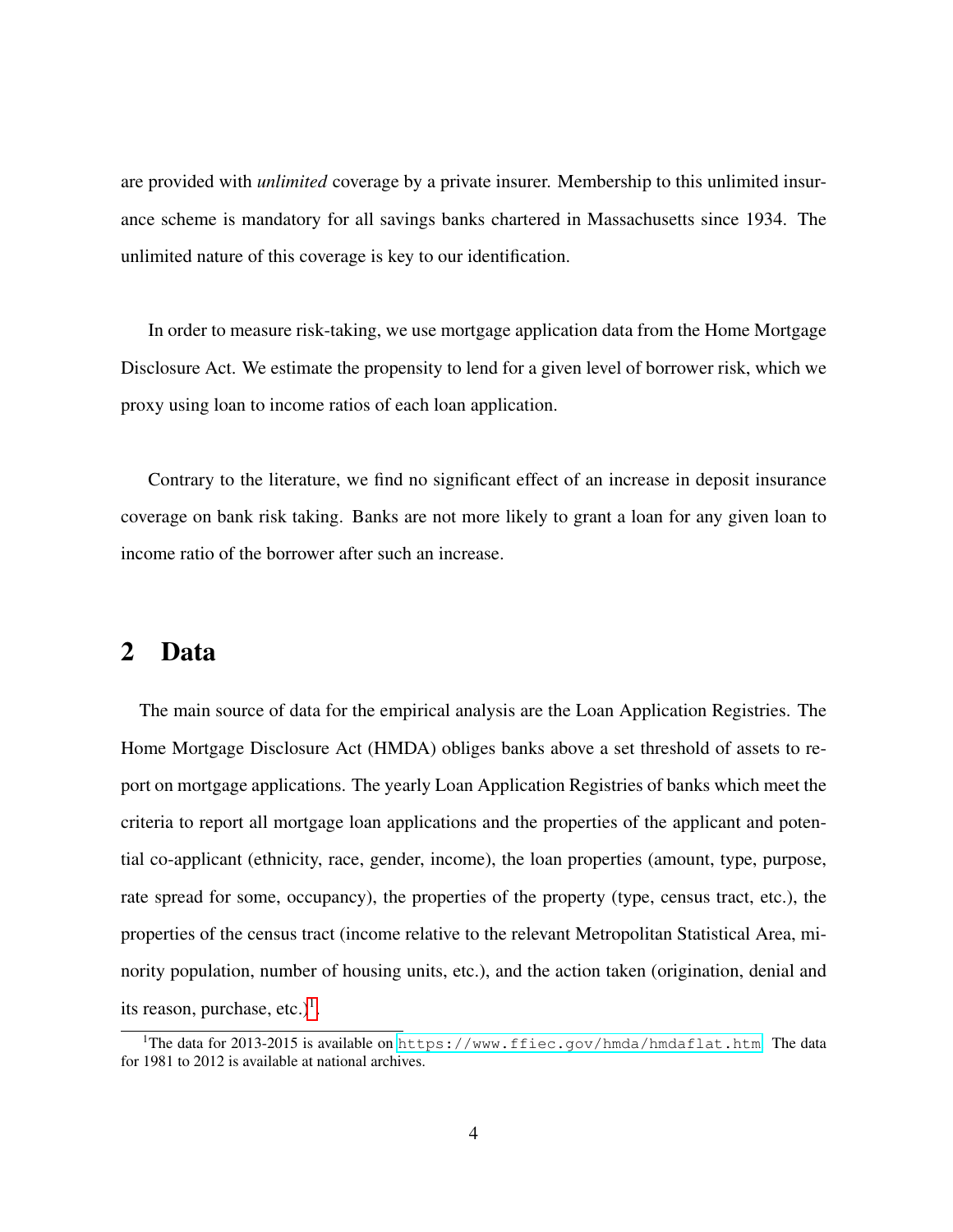For the purpose of estimating the elasticity of mortgage origination to the loan to income ratio of the applicant we define origination as an application which has been accepted and then either originated or refused by the applicant, a purchase of a loan, or a pre approved request. We define a non-origination as an application denied by the bank or a denied pre request. We ignore all applications withdrawn by the applicants or applications closed for incompleteness. The loan to income ratio is computed as the total loan amount in the application over the total gross annual income an institution relied upon in making the credit decision<sup>[2](#page-5-0)</sup>.



<span id="page-5-1"></span>Figure 1: Loan to income ratio for the banks in the sample

Banks in the sample have received approximately 220 billion USD worth of applications in between 2004 and 2012 and have originated approximately 160 billion USD worth of mortgages. LtI seems to discriminate well between the rejected mortgages and the originated mortgages. The average LtI ratio of the accepted applications has been below 2 for the duration of the sample period while the average LtI ratio for the rejected has hovered around 3. Figure [1](#page-5-1)

<span id="page-5-0"></span><sup>&</sup>lt;sup>2</sup>Gross annual income is not registered in HMDA due to four possible reasons: (i.) multifamily dwellings, (ii.) income was not registered in the loan purchase documentation, (iii.) loans to bank employees, (iv.) loans to non natural persons. These cases are excluded from the estimation as described in the methodology section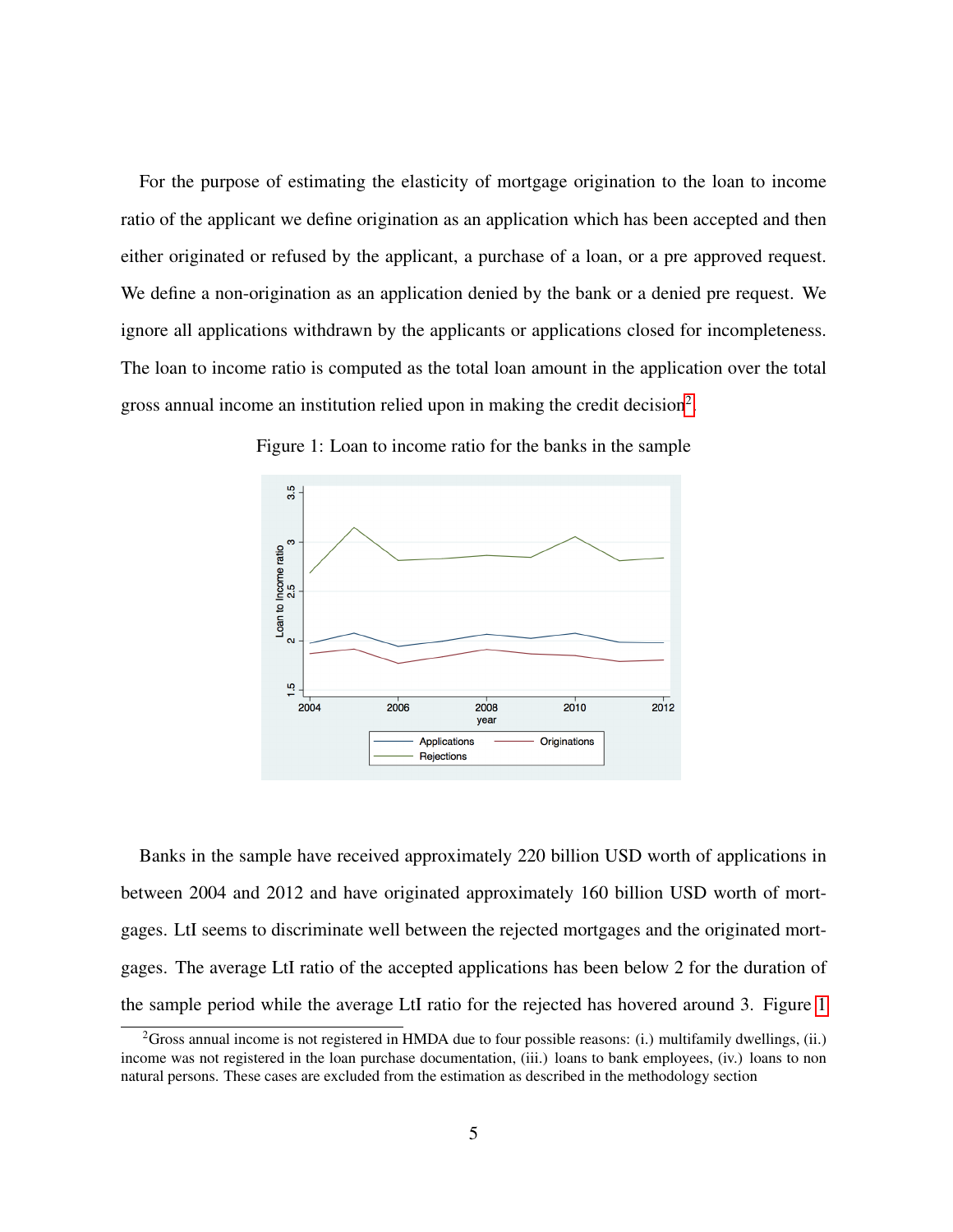

Figure 2: Total amount of loans for the banks in the sample

plots the average LtI for accepted, the rejected and all applications to the banks in the sample within the sample period and the total amounts by the same categories.

In addition, balance sheet data for each bank is taken from the FDIC, and it covers from 2002 to 2016 on a quarterly basis. We use this data to do matching on observables for the treatment and control group, and to compute the distance-to-default risk measure used in the literature, the Z-score.

# 3 Methodology

### 3.1 Identification

In this paper we exploit an experimental set up from the deposit insurance system in the US. In order to understand how, a few preliminary statements are needed.

In the US, deposit insurance is carried out by the FDIC (Federal Deposit Insurance Corporation), which was set up in 1933. In addition to this Federal Deposit Insurance, since 1934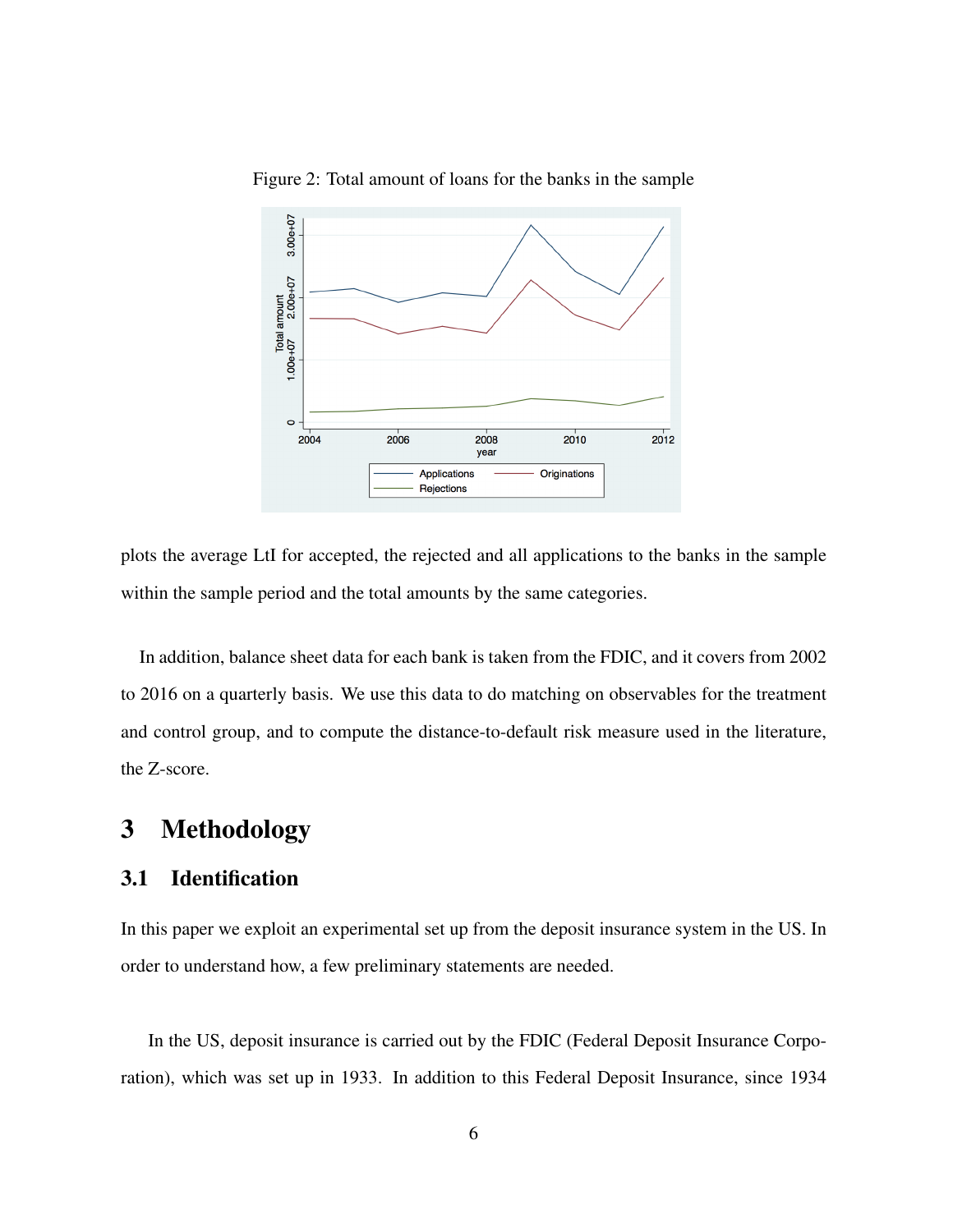state-chartered savings banks in the State of Massachusetts are covered by a private deposit insurance company, the DIF<sup>[3](#page-7-0)</sup> (Depositors Insurance Fund), which offers *unlimited* insurance on deposits of member banks. Membership to this insurance scheme is mandatory for all state chartered banks in Massachusetts.

On October 3rd, 2008, the FDIC increased the statutory coverage from \$100,000 per account to \$250,000. This was supposed to be a temporary measure, but the decision became permanent on July 21st, 2010. Since DIF members<sup>[4](#page-7-1)</sup> in Massachusetts always had unlimited coverage, they are unaffected by this change.

From now on, we will refer to savings banks in Massachusetts, which were unaffected by the policy change, as the control group, and savings banks in other states, which were affected, as the treatment group. The treatment is the increase in deposit insurance coverage limit.

Using this framework, we use a difference in differences approach to examine how bank risk increased in the treated banks as a response to higher insurance, in comparison to that of control banks.

### 3.2 Matching

In order to properly assess the effect of the increase in the deposit insurance coverage limit, it is key that banks in the treatment and control group are as similar as possible before treatment. First, note that since only state-chartered savings banks are members of Massachusetts DIF, this

<span id="page-7-0"></span><sup>&</sup>lt;sup>3</sup>Not to be confused with the Deposit Insurance Fund, (whose initials are also DIF), which is one of the funds through which the FDIC carries out insurance.

<span id="page-7-1"></span><sup>4</sup>We track DIF membership yearly since 2000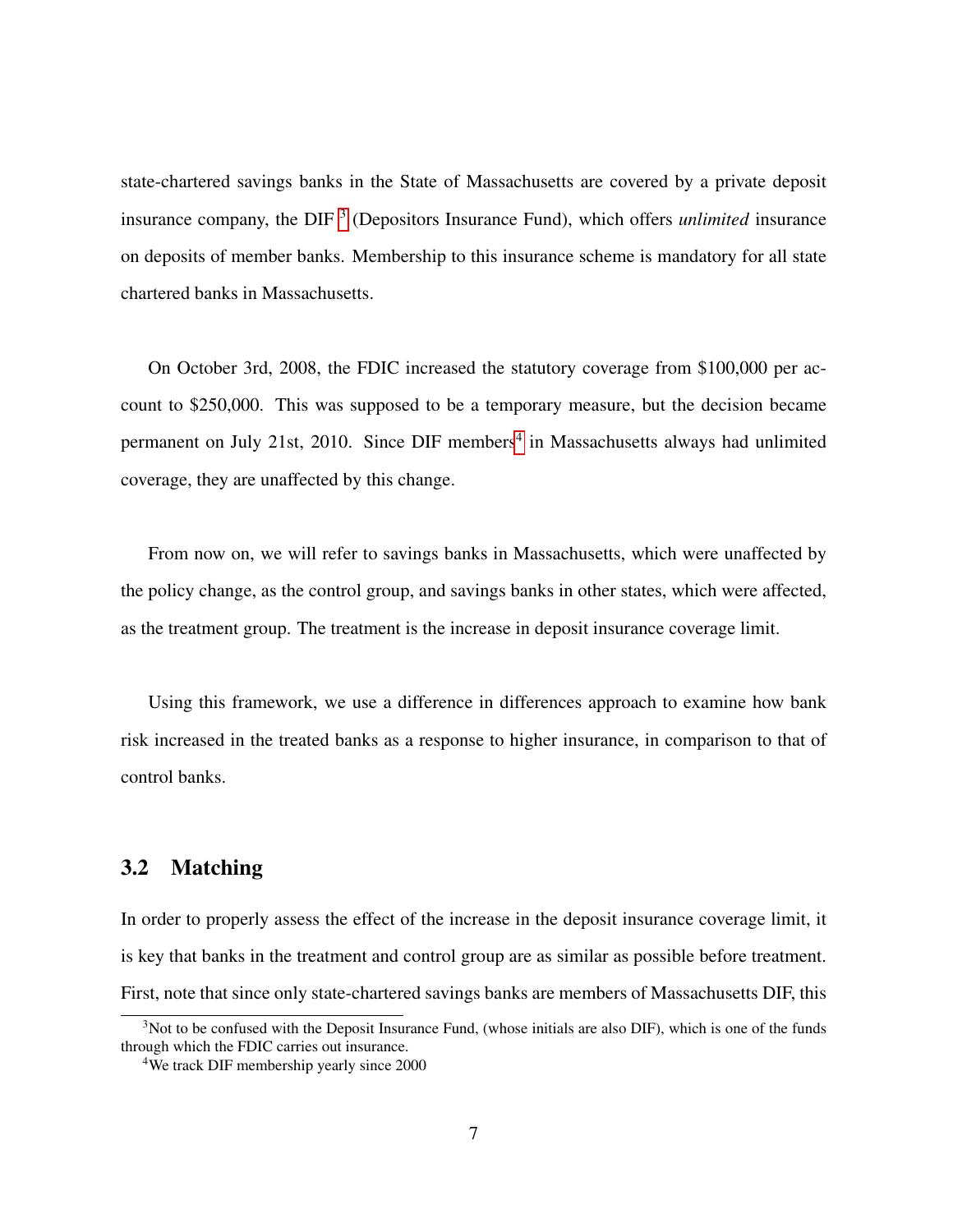analysis will be limited to savings banks and not commercial banks or other depository institutions. Furthermore, we only use banks that are state-chartered in order to ensure that all banks in the analysis are subject to the same regulation and the same supervision authority.

With this in mind, we do matching on observables before treatment. For each bank in the control group, we find three matching banks in the pool of treated <sup>[5](#page-8-0)</sup>. The matching methodology is nearest neighbor exact matching, and we match on the pre treatment averages of balance sheet size, leverage ratio, capital to asset ratio and deposit to loan ratio.

Table [1](#page-9-0) shows the mean of some key variables for the treatment and the control group before the treatment date, together with the p-values for the two sample t-test for the means<sup>[6](#page-8-1)</sup>.

It can be seen that both groups are similar in observables. It is unsurprising that they have similar balance sheet size, capital to asset ratios and leverage ratios, given that the matching is done on those variables. In addition to that, their balance sheet composition is very similar. Most of the loan activity of both groups is allocated to residential loans (i.e. mortgage loans), and most of their deposit base comes from retail deposits.

The total amount of deposits held by both groups is not statistically different from one another, and neither is the share of those deposits which are held in transaction accounts (with higher liquidity) or non transaction accounts (with lower liquidity). This indicates that both groups face a similar liquidity structure in their funding sources, which is important towards their ability for maturity transformation.

<span id="page-8-0"></span><sup>&</sup>lt;sup>5</sup>The choice of number of matches is based on the fact that there are 50 banks in the control group. We would like to have more than one match for each in order to have a larger number of observations. Results are robust to other numbers of matches.

<span id="page-8-1"></span> $6$ The null hypothesis is that the means are equal, hence a p-value higher than 0.05 indicates that the means for both groups are not statistically different at the 95% confidence level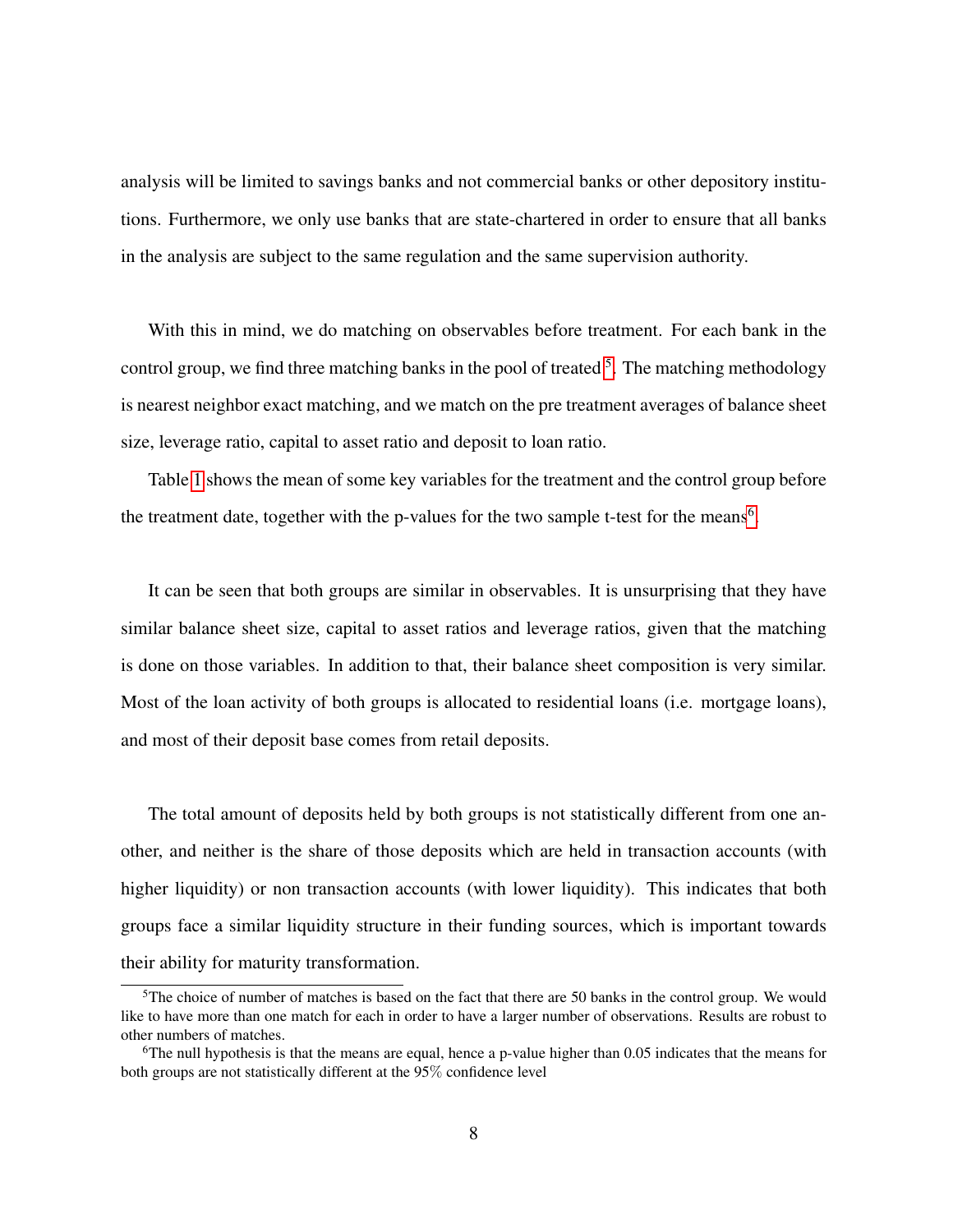<span id="page-9-0"></span>

| <b>Variable</b>            | <b>Control</b> | <b>Treated</b> | p-value |  |  |
|----------------------------|----------------|----------------|---------|--|--|
| <b>Financial Variables</b> |                |                |         |  |  |
| assets                     | 621685.1       | 655719.34      | .11     |  |  |
| car                        | .1049          | .1065          | .12     |  |  |
| leverage                   | 8.86           | 8.74           | .14     |  |  |
| loantodep                  | .7925          | .8459          | .00     |  |  |
| net interest margin        | 3.22           | 3.34           | .00     |  |  |
| Loan Composition           |                |                |         |  |  |
| residential                | .7081          | .6703          | .00     |  |  |
| commercial                 | .0486          | .0499          | .44     |  |  |
| individual                 | .0250          | .0503          | .00     |  |  |
| <b>Deposit Composition</b> |                |                |         |  |  |
| total deposits             | 485449.57      | 488909.67      | .82     |  |  |
| transaction                | .1502          | .1466          | .21     |  |  |
| non transaction            | .8497          | .8533          | .21     |  |  |
| retail                     | .8524          | .8736          | .00     |  |  |
| deposits below $$100k$     | .7958          | .8606          | .00     |  |  |
| deposits by banks          | .0017          | .0027          | .00     |  |  |

Table 1: Bank characteristics before treatment

This table contains the means of some descriptive variables for the control and the treatment group before the treatment date. Assets are total assets in thousands of dollars. car denotes the capital to asset ratio. Leverage is defined as total debt over total equity. loantodep is total loans over total deposits. Loan composition variables consist of the ratios of residential loans, commercial loans and individual loans to total loans. Deposit composition variables consist of total deposits in thousands of dollars, and the ratios of transaction accounts (demand deposits, etc) and non transaction accounts (savings deposits, time deposits, etc), deposits below the pre-treatment coverage limit of \$100k, and deposits by other banks to total deposits.

Other variables, such as the loan to deposit ratio, the share of residential loans to total loans, net interest margin and share of retail deposits to total deposits are statistically different, but qualitatively similar. One variable that is especially important is the share of total deposits below the pre-treatment limit of \$100,000. We could expect that depositors with larger balances prefer to deposit them in MA banks, due to higher coverage. This could be an issue for the experiment if after the treatment, these depositors decided to move their funds to another bank,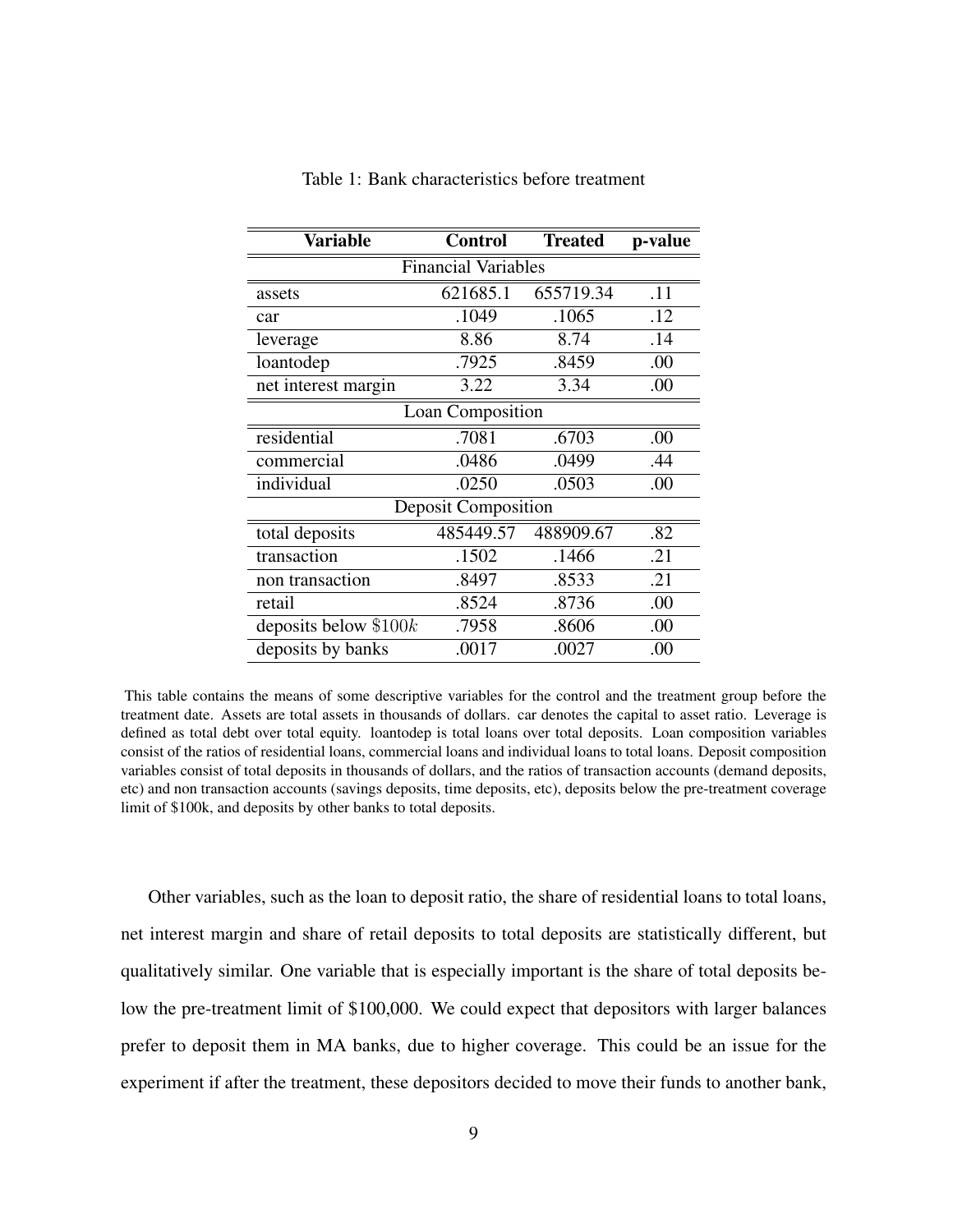because in this case the treatment would indirectly affect the control group through deposit supply. We address this issue in the Robustness section and show that it is not the case.

One could therefore conclude from this exercise that the balance sheet structure of both groups is similar enough to assume that facing a shock such as the financial crisis, they would be affected in a similar manner.

#### 3.3 A Measure of Risk-Taking

As discussed earlier, a measure of risk taking based on new issuances of loans does not have a deficiency of measuring risk of the portfolio based on past choices. Variation in such a measure results from the choices of banks with regards to the expected performance of loans and borrowers at the point of issuance and not on the ex post performance of loans issued in the past. To this end, we construct a measure of risk-taking on the issuances of new mortgage loans based on the Home Mortgage Disclosure Act (HMDA) dataset, administered by the Federal Financial Institutions Examination Council (FFIEC). It is a yearly dataset on the population of mortgage applications to banks and other mortgage lenders with detailed information on the borrower and loan characteristics. Given the high share of residential loans in the portfolios of state chartered banks, which are at the focus of our analysis, we take the risk of new mortgage lending as representative of risk-taking on the entire portfolio.

To construct a measure of banks inclination to take risk, we estimate a propensity to originate the loan given the loan risk characteristics. Some papers, such as [\[DellAriccia et al., 2012\]](#page-25-4) and [\[Ignatowski and Korte, 2014\]](#page-25-5) have shown that loan to income ratios are a good proxy for riskiness of loans. Following this idea, we measure the risk of the loan and the borrower using the loan to income ratio (LtI) measure computed from the HMDA dataset for every loan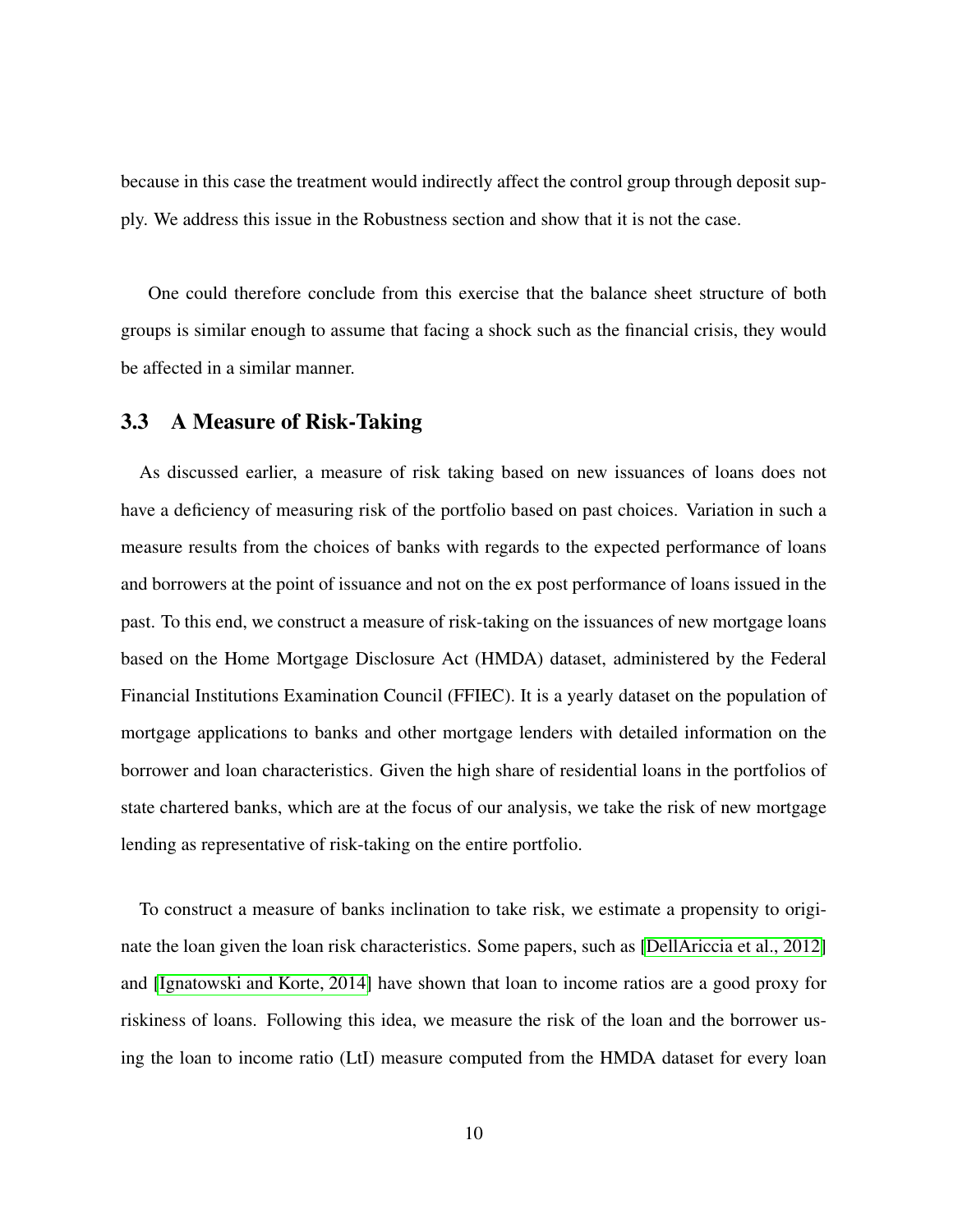application. We construct a new measure of risk-taking through the following model<sup>[7](#page-11-0)</sup>.<sup>[8](#page-11-1)</sup>

$$
Origin_{t,i,j} = \gamma_t^0 + \gamma_{t,i}^1 L t I_{t,i,j} + \epsilon_{t,i,j}
$$
\n
$$
(1)
$$

where  $Original_{i,j}$  denotes a binary loan origination variable which takes the value  $Original_{i,j}$  = 1 if application in period t to a bank i by a borrower j is accepted and loan is originated, and takes the value  $Origin_{t,i,j} = 0$  if the application is rejected and the loan is not originated.  $\gamma_t^0$ captures the effect of the macroeconomic situation in period  $t$  for all banks, such as market liquidity and regulation. Finally, for every bank  $i$  in every period  $t$  we also obtain an estimate of the risk elasticity  $\gamma_{t,i}^1$  based on loan to income ratio of all applicants j from 1 to J, which serves as a measure of risk-taking by banks.

<span id="page-11-2"></span>Figure [3](#page-11-2) plots the risk elasticities for the banks included in the analysis over the years.

Figure 3: Median propensity to lend by year



#### 3.4 Difference in Differences

Using the risk measure estimated above, We use a regression of the form

<span id="page-11-0"></span><sup>&</sup>lt;sup>7</sup>In order for  $\gamma_t^0$  to capture the macroeconomic conditions affecting the origination choices, we estimate the model for all banks reporting to the HMDA dataset but of course only use the  $\gamma_{t,i}^1$  for banks included in the final regressions. This implies including all the loan applications in the HMDA reporting in the estimations. The number varies between 17 million applications and 40 million application which constrains us to estimating the model as a linear probability model

<span id="page-11-1"></span><sup>&</sup>lt;sup>8</sup>This is joint work with [\[Ferrari et al., 2018\]](#page-25-6).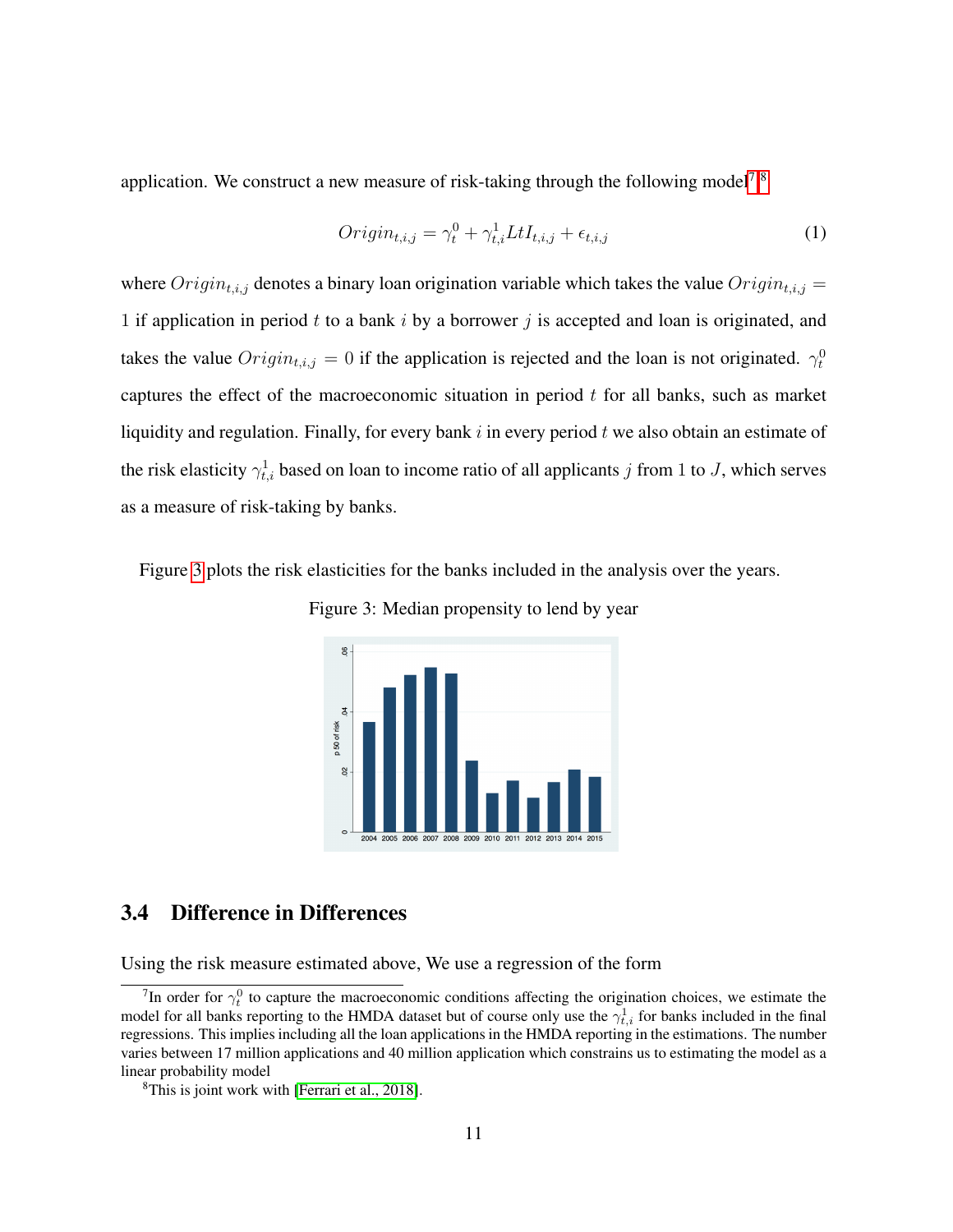<span id="page-12-0"></span>
$$
\gamma_{t,i}^1 = \beta_0 + \beta_1 D_T + \beta_2 D_{after} + \beta_3 D_T D_{after} + \epsilon_{it}
$$
\n(2)

where  $D_T$  is a dummy variable that takes value 1 for the treated and 0 otherwise, and  $D_{after}$ is a dummy variable that takes value 1 for the treatment period and 0 otherwise. Hence  $\beta_3$ , the coefficient for the interaction term between the treated dummy and the treatment period dummy, is the treatment effect.

The key assumption in the difference in differences estimator is that, in the absence of treatment, both groups would have followed similar time trends. The following graph shows the risk measure trends for the control and treatment group over the sample period:



Figure 4: Risk measure trends for treatment and control group

#### 3.4.1 The Crisis

As pointed out by [\[Anginer et al., 2014\]](#page-25-3), deposit insurance can induce moral hazard during normal times, but its stabilizing effect may outweigh the moral hazard effect during times of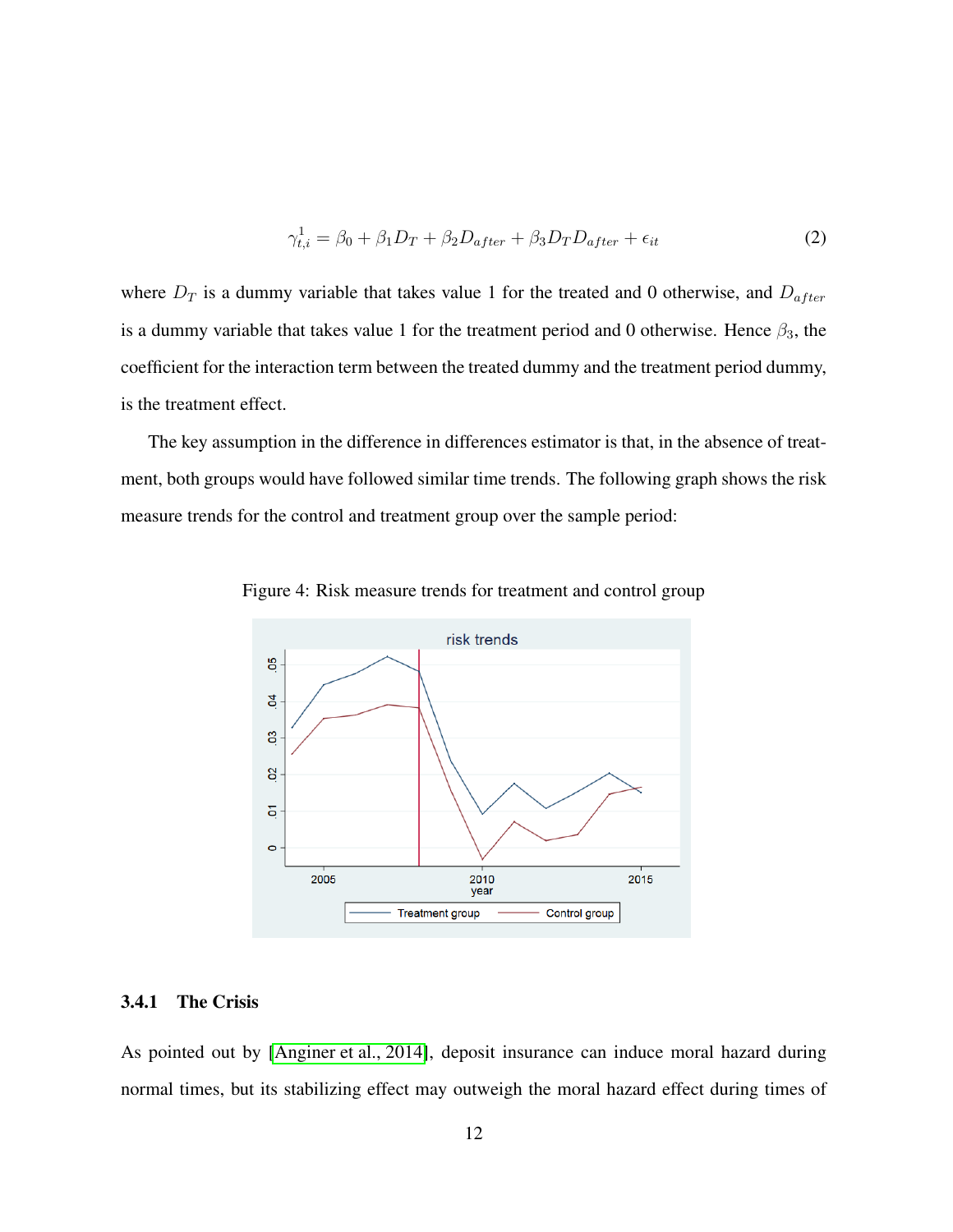financial turmoil. In order to test whether the treatment effect is different during the crisis, we add a dummy variable for the crisis period and an interaction term between the crisis period and the treated group to regression [2.](#page-12-0)

$$
\gamma_{t,i}^1 = \beta_0 + \beta_1 D_T + \beta_2 D_{after} + \beta_3 D_T D_{after} \tag{3}
$$

$$
+\beta_4 D_{crisis} + \beta_5 D_T D_{crisis} + \epsilon_{it} \tag{4}
$$

Here,  $\beta_4$  reflects the effect of the crisis on bank risk, and  $\beta_5$  is the coefficient for the treatment effect of deposit insurance during the crisis.

It is worth pointing out that the timing of the crisis and the that of the policy announcements poses some difficulties. Recall that it was in October 2008 when the FDIC announced a temporary increase in the deposit insurance coverage, which was supposed to last until December 2010. In July 2010, the FDIC announced that this measure would become permanent. Arguably, October 2008 was the peak of the financial crisis, with Lehman Brothers filing for bankruptcy in September of that year. Furthermore, by July 2010 the crisis in the US was coming to an end. The coincidence in time of the policy announcements and the crisis period makes it hard to disentangle whether the different treatment effect during these years is due to the financial crisis, or to whether the measure was implemented temporarily or permanently. We address this issue later on in the robustness section.

### 4 Results

As a first approach to the literature, we run the analysis using the bank Z-score as a measure of risk taking. We will then point out at its limitations and compare the results with the ones obtained using the risk measure based on new loan issuances.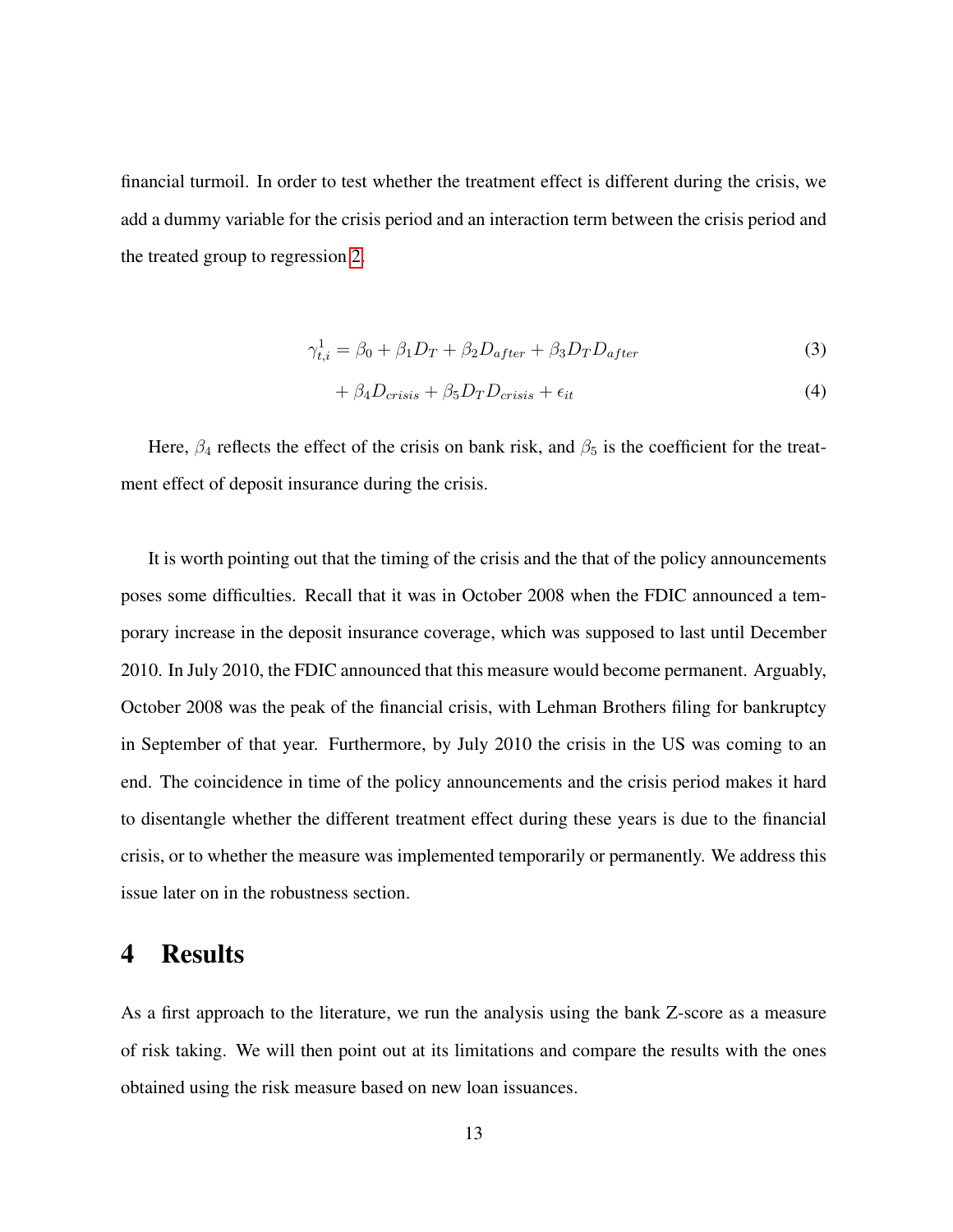The Z-score is computed as the sum of the expected value of ROA plus the capital to asset ratio, divided by the standard deviation of ROA. As such, it is inversely related to an upper bound of the probability of default for a certain bank. Hence, the higher the z-score, the safer the bank  $9$ .

Table [2](#page-15-0) shows regression results using the log of the Z-score as a dependent variable. Column (1) corresponds to the standard difference in differences regression, while Column (2) includes the crisis specification. The predictions of these regressions are in line with the existing literature. On the first column, the coefficient of interest  $(D_T D_{after})$  indicates that there is a significant negative effect of deposit insurance on the Z-score, which implies higher risk-taking since the Z-score is inversely related to the probability of default.

Furthermore, on the second column, the coefficients of interest  $(D_T D_{after}$  and  $D_T D_{crisis}$  respectively) indicate that, while this negative effect of deposit insurance on risk-taking exists during normal times, it appears that during the crisis period the treatment effect is positive, which implies a reduction in risk-taking. This corresponds to the findings of [\[Anginer et al., 2014\]](#page-25-3).

However, as pointed out before, the Z-score has several shortcomings. As a distance-todefault measure based on balance sheet information, it does not exactly measure risk taking, but realized risk from past decisions. As such, it is hard to assess the treatment effect using this measure, even under an experimental setup like ours.

Observing the data on ex post performance of mortgages in different states in the US from the beginning of the crisis provides an explanation of why a measure of risk taking based on

<span id="page-14-0"></span><sup>&</sup>lt;sup>9</sup>See Appendix A for a more detailed description of the Z-score.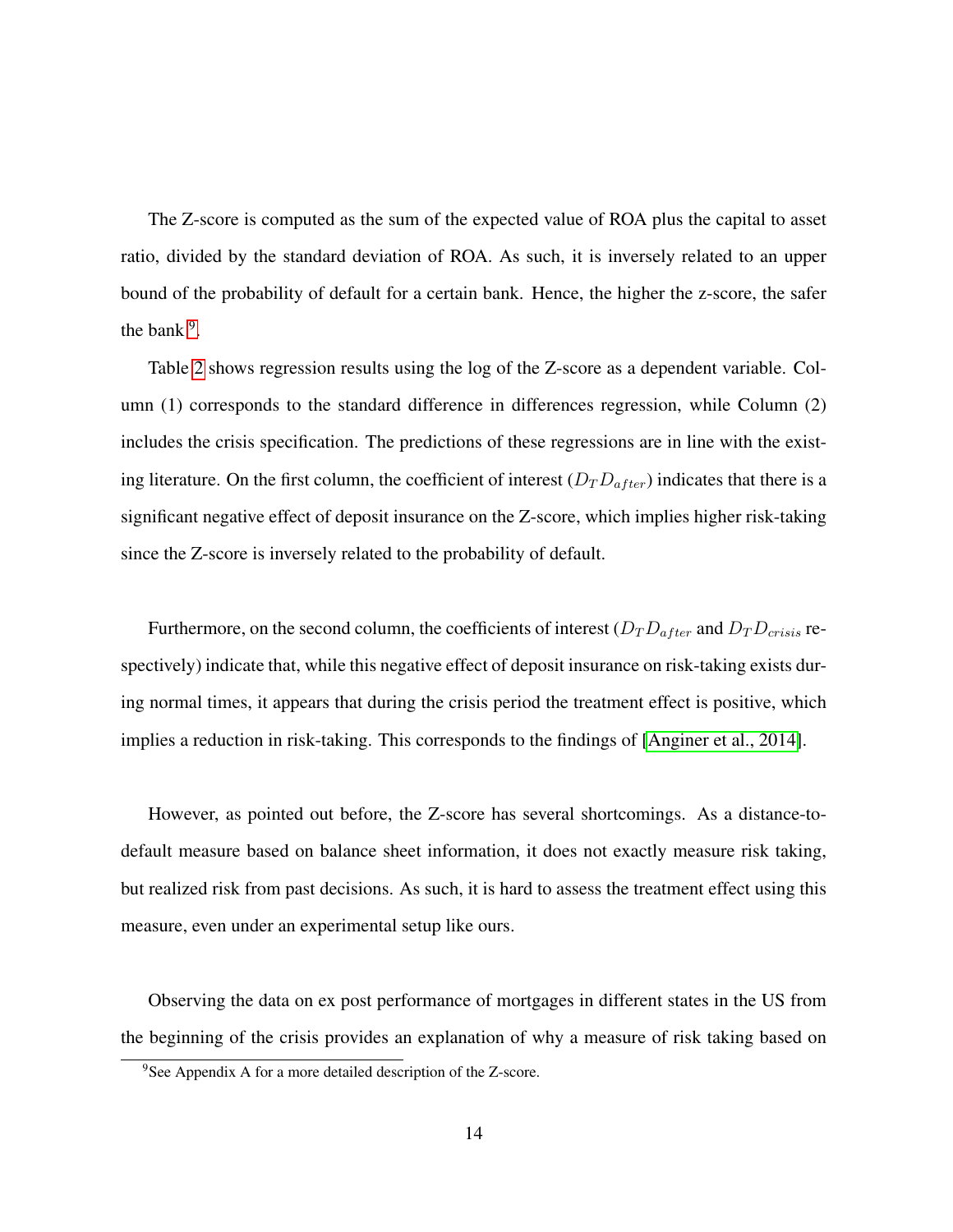<span id="page-15-0"></span>

|                                       | (1)         | (2)         |  |  |
|---------------------------------------|-------------|-------------|--|--|
| VARIABLES                             | logzscore   | logzscore   |  |  |
|                                       |             |             |  |  |
| $D_T$                                 | $-0.0397*$  | $-0.0397*$  |  |  |
|                                       | (0.0208)    | (0.0208)    |  |  |
| $D_{after}$                           | 0.0119      | $0.213***$  |  |  |
|                                       | (0.0281)    | (0.0283)    |  |  |
| $D_T D_{after}$                       | $-0.173***$ | $-0.220***$ |  |  |
|                                       | (0.0375)    | (0.0389)    |  |  |
| $D_{crisis}$                          |             | $-0.844***$ |  |  |
|                                       |             | (0.0541)    |  |  |
| $D_T D_{crisis}$                      |             | $0.179**$   |  |  |
|                                       |             | (0.0724)    |  |  |
| Constant                              | 4.348***    | 4.348***    |  |  |
|                                       | (0.0157)    | (0.0157)    |  |  |
|                                       |             |             |  |  |
| Observations                          | 8,156       | 8,156       |  |  |
| R-squared                             | 0.011       | 0.076       |  |  |
| Robust standard errors in parentheses |             |             |  |  |
| *** p<0.01, ** p<0.05, * p<0.1        |             |             |  |  |

Table 2: Results for Z-score

existing portfolios provides a source of potential bias. As is evident from figure [5](#page-16-0) the average monthly delinquency rate of mortgages in the state of Massachusetts was below the nationwide average monthly delinquency rate. The origination of these mortgages was prior to the beginning of the crisis. Assuming that state chartered banks predominantly issue mortgages within their home state, the loan portfolios of banks chartered outside Massachusetts would underperform compared to those chartered in Massachusetts. A methodology relying on existing portfolios would therefore treat this as an indicator of increased risk-taking.

We now proceed to compare these results to the ones obtained using new loan issuances to measure risk-taking. Table [3](#page-17-0) shows the regression results for the difference in differences estimation using the new risk measure as a dependent variable. Again, Column (1) corresponds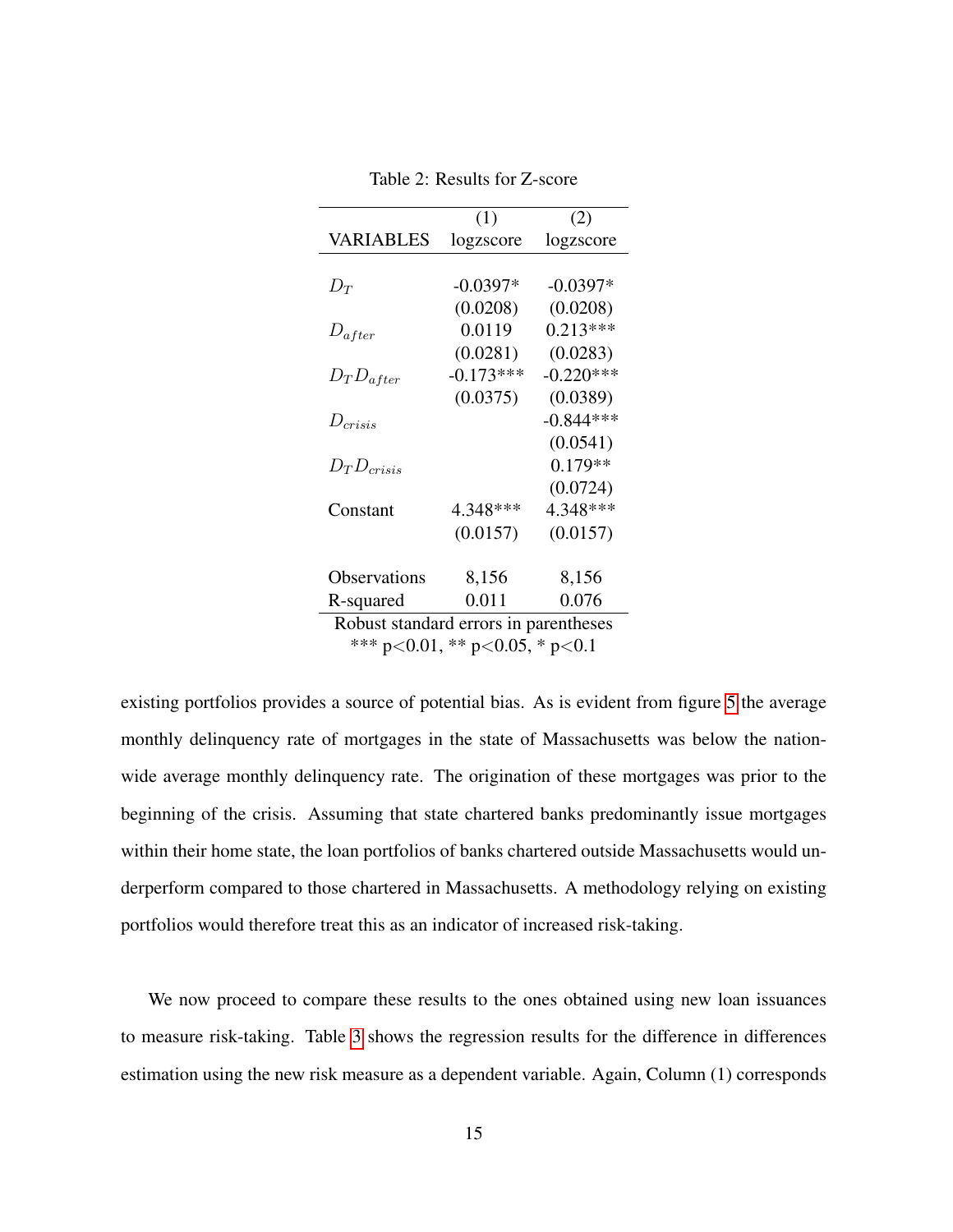<span id="page-16-0"></span>

Figure 5: Average delinquency rates

to the standard difference in differences regression, while Column (2) includes the crisis specification.

In both cases, the coefficients of interest  $(D_T D_{after}$  and  $D_T D_{crisis}$  respectively) are not statistically significant. It is an important result that we find no significance both for the entire treatment period and also for each sub period (crisis and normal times). This is because one way argue that, according to the findings of [\[Anginer et al., 2014\]](#page-25-3), the reason of this non significance may be that the treatment effect has opposite sign in each sub period, so that the overall effect is zero. We show by splitting into two sub periods that this is not the case, and that in fact the treatment effect is insignificant all around.

Summing up, the results of our empirical analysis do not confirm the results from the previous studies. Using an experimental setup and a measure of risk-taking that is based on new loans instead of balance sheet data, we find no significant effect of an increase of deposit insurance coverage limit on risk taking by banks. This result is important for policy making insofar as,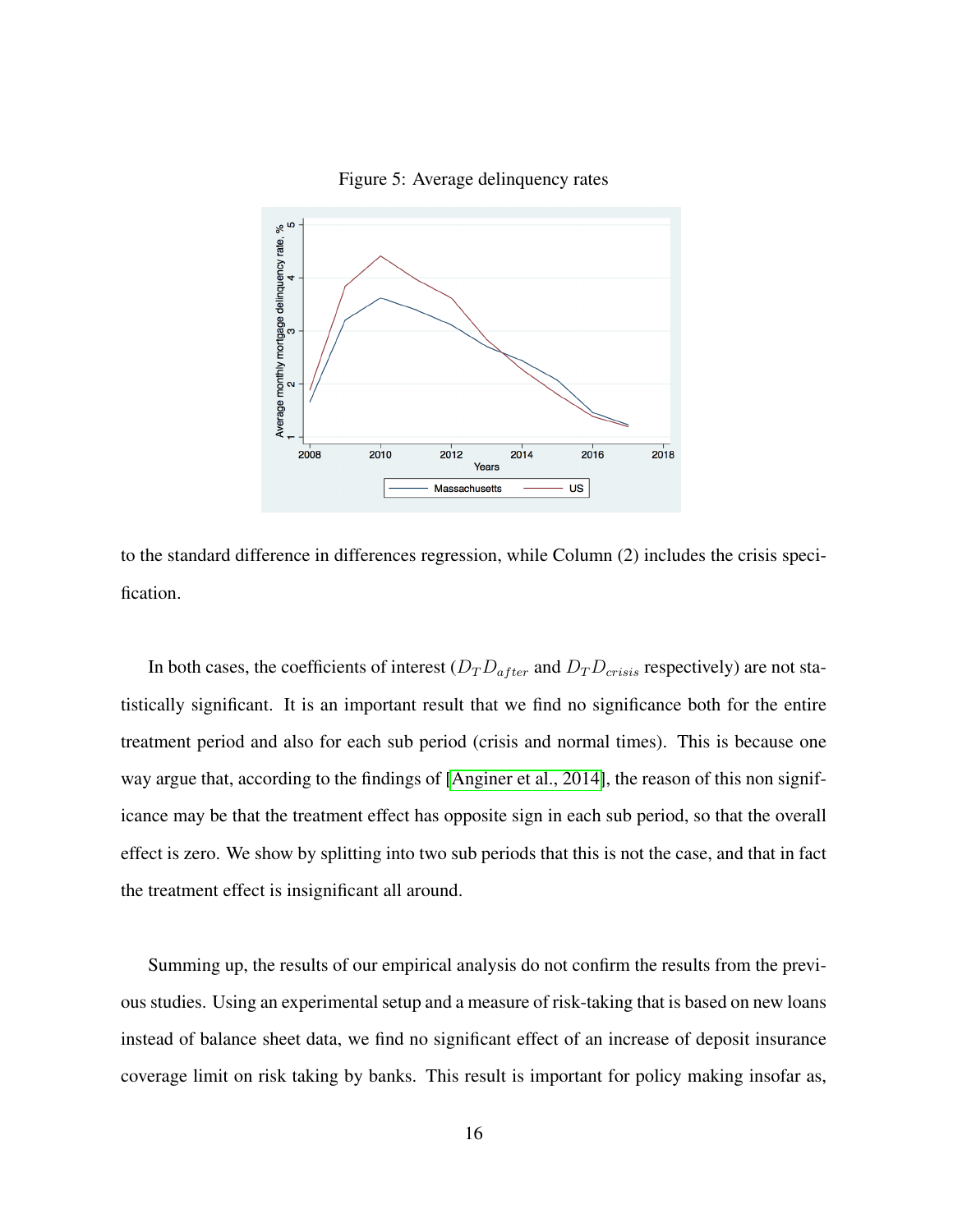|                                       | (1)              | (2)              |  |  |
|---------------------------------------|------------------|------------------|--|--|
| VARIABLES                             | $\gamma_{t.i}^1$ | $\gamma_{t.i}^1$ |  |  |
|                                       |                  |                  |  |  |
| $D_T$                                 | $0.0104***$      | $0.0104***$      |  |  |
|                                       | (0.00304)        | (0.00304)        |  |  |
| $D_{after}$                           | $-0.0223***$     | $-0.0256***$     |  |  |
|                                       | (0.00334)        | (0.00350)        |  |  |
| $D_T D_{after}$                       | $-0.00172$       | $-0.00309$       |  |  |
|                                       | (0.00441)        | (0.00467)        |  |  |
| $D_{crisis}$                          |                  | 0.00813          |  |  |
|                                       |                  | (0.00574)        |  |  |
| $D_{T}D_{crisis}$                     |                  | 0.00343          |  |  |
|                                       |                  | (0.00687)        |  |  |
| Constant                              | $0.0342***$      | $0.0342***$      |  |  |
|                                       | (0.00205)        | (0.00205)        |  |  |
|                                       |                  |                  |  |  |
| Observations                          | 1,451            | 1,451            |  |  |
| R-squared                             | 0.073            | 0.082            |  |  |
| Robust standard errors in parentheses |                  |                  |  |  |
| *** p<0.01, ** p<0.05, * p<0.1        |                  |                  |  |  |

<span id="page-17-0"></span>Table 3: Results for risk measure based on loan applications

when faced with the trade off between the risk of bank runs or the higher systemic risk induced by moral hazard, the regulator should take into consideration that the moral hazard channel may not be an issue.

It is worth pointing out that the treatment in our experiment is an increase in deposit insurance coverage, hence these results apply to the intensive margin. While it may be true that implementation of deposit insurance may increase moral hazard, it appears that moral hazard is not a concern when we consider increases in coverage.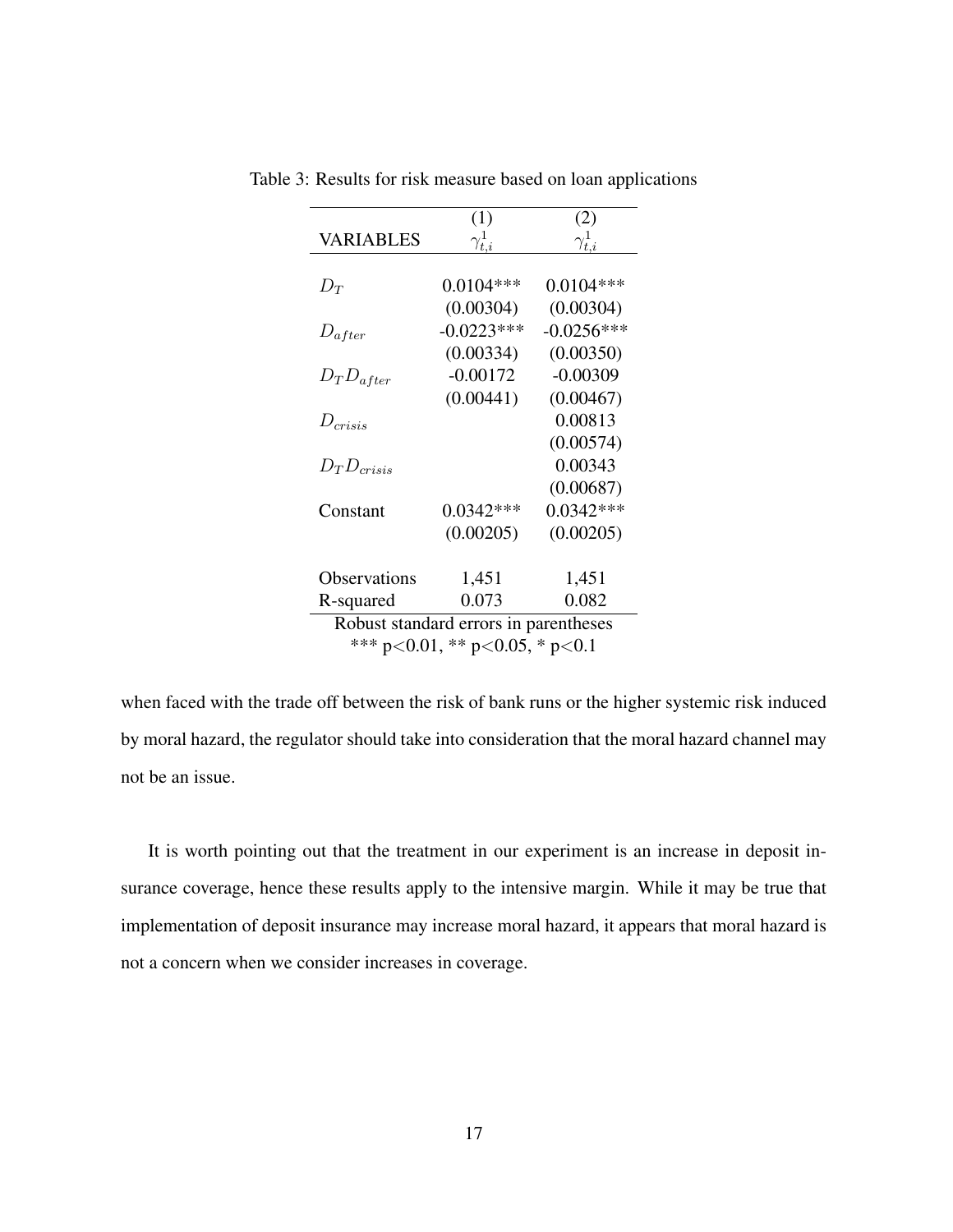### 5 Robustness

#### 5.1 Deposit Supply

We have established a treatment and a control group of banks that are similar in observables. However, we need to make sure that the control group was actually unaffected by the treatment. The control group in this case are banks whose deposit insurance is unlimited, so that they are unaffected by the country-wide increase in the national coverage limit, which went from \$100,000 to \$250,000. One could argue that although they are not directly affected by the treatment, they could be indirectly affected. For instance, imagine a depositor from New York with a deposit balance of \$150,000. Before the coverage limit was raised, she may have chosen to deposit her funds in one of the banks in Massachusetts with unlimited coverage, so as to get insurance for the extra \$50,000. When the coverage limit was increased, she may then choose to transfer her deposit to a bank in New York, which is more convenient for her. In this case, the bank in Massachusetts would be affected by the treatment through the deposit supply.

Figure [6](#page-19-0) shows the average total balance of deposits for each bank, and how they are split between those which lie above the insurance limit and those below. The two kinks in the amount of deposits above and below the limit correspond to the change in policy. Note that with the increase in coverage, deposits between \$100,000 and \$250,000 were above the limit before the change, and are below the limit after, so the amount of deposits below the limit increases merely by accounting. The same logic can be applied to deposits above the limit. However, the total amount of deposits does not deviate from its trend, and thus it can be concluded that the banks in the control group did not experience any deposit flight due to the policy change.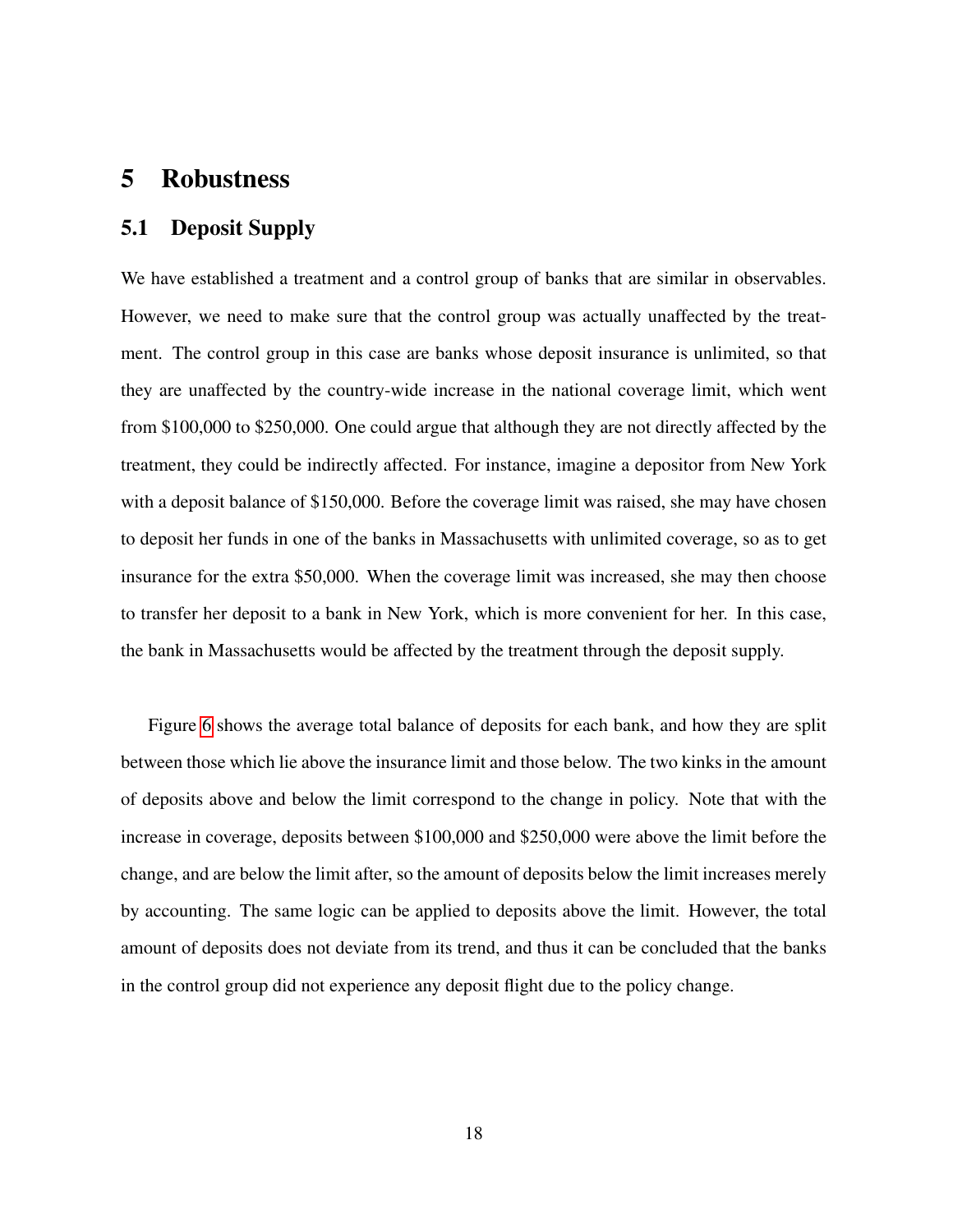<span id="page-19-0"></span>

#### Figure 6: Deposits of control banks

#### 5.2 Results for different treatment dates

As stated before, the increase in deposit insurance that happened in 2008 was supposed to be temporary. However, it was made permanent in July 2010. In order to make sure that the absence of a treatment effect is not due to the temporary nature of this measure, we estimate the same model with 2010 as a treatment date.

Furthermore, in order to ensure that the lack of effect is also not due to anticipation effects, we use 2007 as a treatment year, in case some news circulated that the government may increase deposit insurance before it happened.

Table [4](#page-20-0) shows that the treatment effect is still insignificant for these treatment dates. Again, we find no evidence of a moral hazard problem that would result in higher risk-taking by banks after an increase in deposit insurance coverage.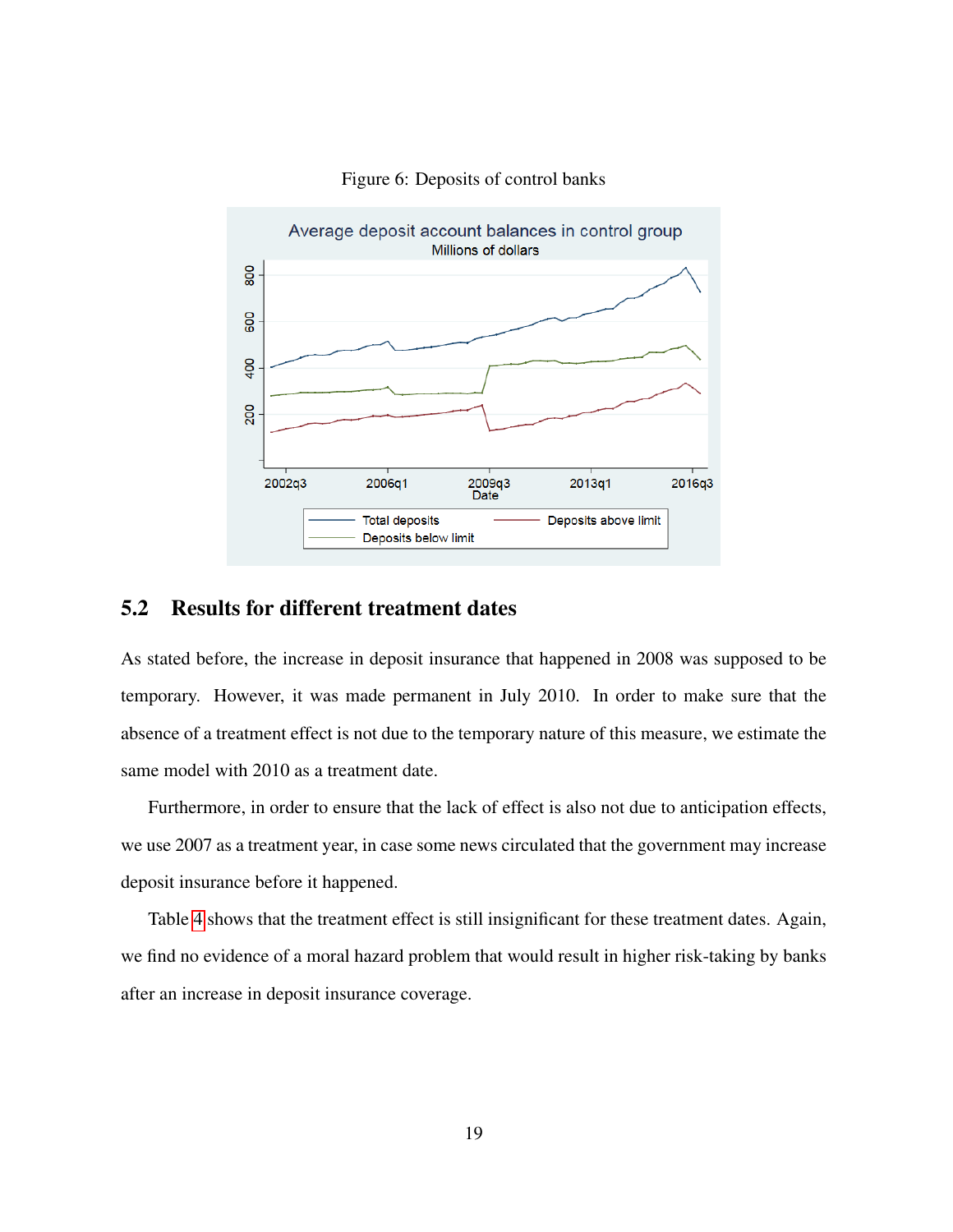<span id="page-20-0"></span>

|                                       | (1)               | (2)               |  |  |
|---------------------------------------|-------------------|-------------------|--|--|
| <b>VARIABLES</b>                      | Treatment in 2007 | Treatment in 2010 |  |  |
|                                       |                   |                   |  |  |
| $D_T$                                 | $0.00936***$      | $0.00989***$      |  |  |
|                                       | (0.00334)         | (0.00270)         |  |  |
| $D_{after}$                           | $-0.0175***$      | $-0.0254***$      |  |  |
|                                       | (0.00332)         | (0.00375)         |  |  |
| $D_T D_{after}$                       | $-4.93e-05$       | $-0.00160$        |  |  |
|                                       | (0.00448)         | (0.00466)         |  |  |
| Constant                              | $0.0325***$       | $0.0318***$       |  |  |
|                                       | (0.00227)         | (0.00187)         |  |  |
|                                       |                   |                   |  |  |
| <b>Observations</b>                   | 1,451             | 1,451             |  |  |
| R-squared                             | 0.040             | 0.099             |  |  |
| Robust standard errors in parentheses |                   |                   |  |  |
| *** p<0.01, ** p<0.05, * p<0.1        |                   |                   |  |  |

Table 4: Different treatment dates

# 6 Conclusion

This paper addresses the question of whether deposit insurance increases bank risk-taking. This question has been previously discussed in the literature. However, there exist limitations in the identification strategies and measures of risk-taking.

Our contribution is two-fold. First, we exploit an experimental setup through which we can identify this effect. Second, we provide a measure of risk-taking based on new loan issuances, which improves upon the measure of risk that is predominantly used in the literature, the Zscore. The Z-score is based on balance sheet data, which implies that the risk captured by this measure is due to past decisions. By using loan application data we can pin down the risk choices of the bank at the time of origination.

Through a difference in differences approach we find no effect of an increase of deposit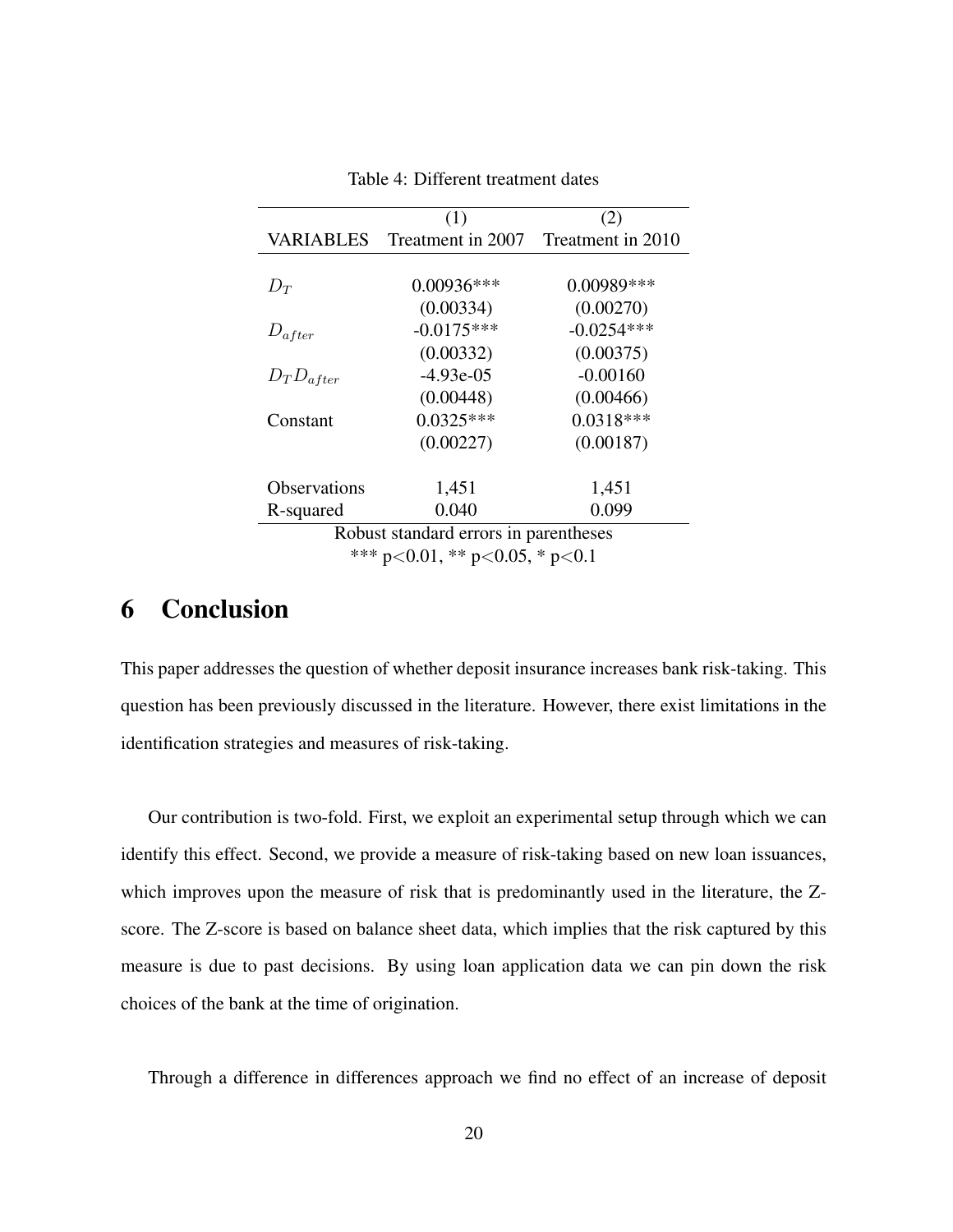insurance on bank risk-taking. For a given level of risk of loan applications, banks in the treatment group were not more likely to grant a mortgage loan compared to the control group than they were before treatment.

In order to assure that the lack of significance of the treatment effect is robust, we perform several tests. First, we note that the financial crisis is included in the treatment period. [\[Anginer et al., 2014\]](#page-25-3) find that the effect of deposit insurance on bank risk-taking is different during times of crisis than in normal times. One could argue that the lack of significance is due to the fact that the treatment effect has significant treatment effects of opposite signs during the crisis and otherwise. In order to address this, we split the treatment period in two sub periods, from 2008 to 2010 (the crisis period) and from 2011 to 2015 (normal times). We find no significant treatment effect for either period.

Second, in order to check whether the lack of significance stems from anticipation to the treatment, we perform the analysis with 2007 as a treatment date. Results remain insignificant.

Third, as noted before, the increase in deposit insurance that was implemented in 2008 was supposed to be temporary, and it only became permanent in 2010. In order to test whether the lack of significance is due to the temporary nature of the initial treatment, we also perform the analysis with 2010 as a treatment date. Also in this case the treatment effect is not significant.

We can conclude therefore that given the experimental nature of our setup and the ability of the risk measure to capture risk taking in real time, in addition to the robustness tests, the insignificance of the treatment effect is a robust result. This result is especially important for policy making. In the case of deposit insurance, a regulator is faced with the trade off between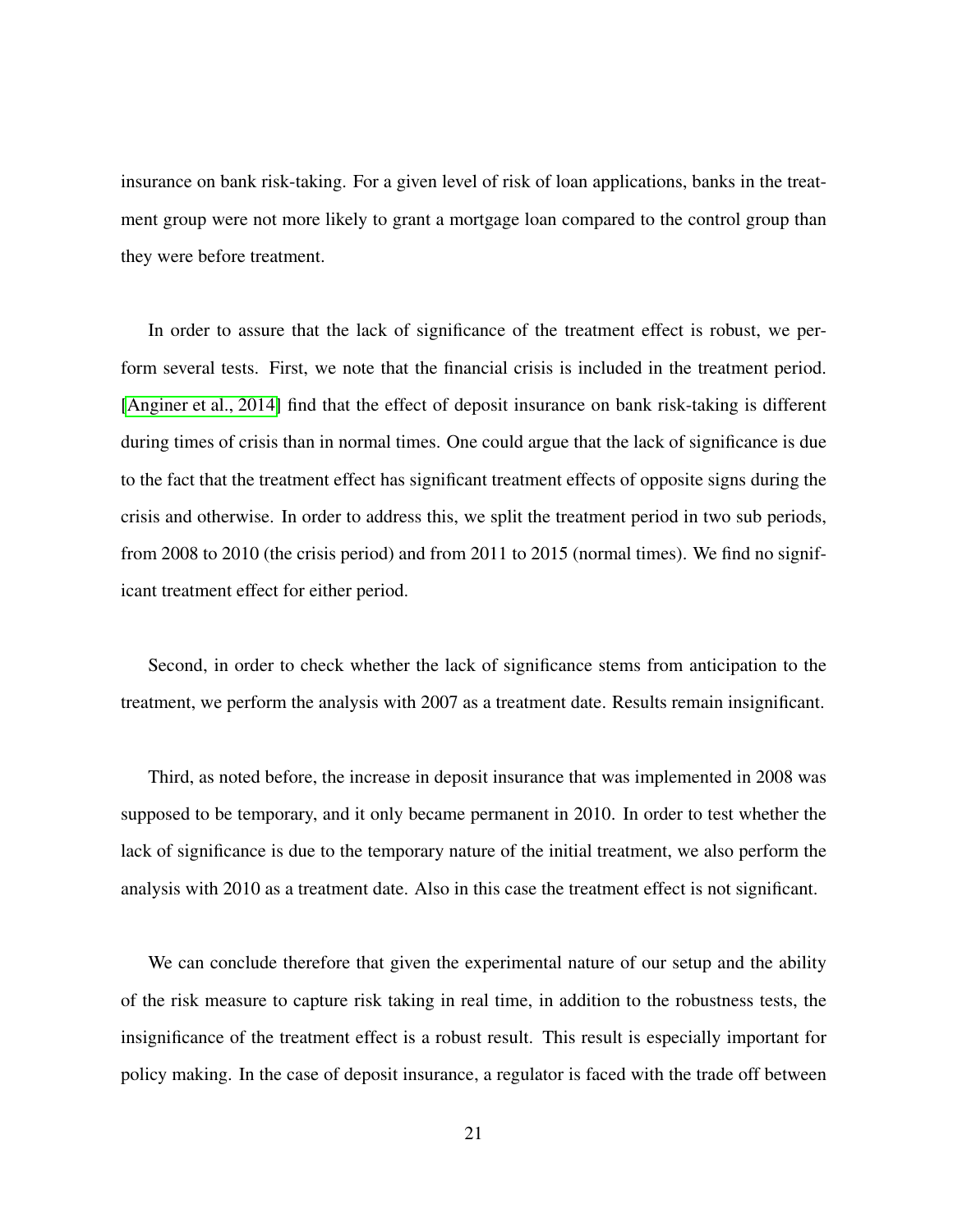eliminating the risk of bank runs and increasing systemic risk due to a moral hazard problem. This paper points at the absence of the latter on the intensive margin of the policy.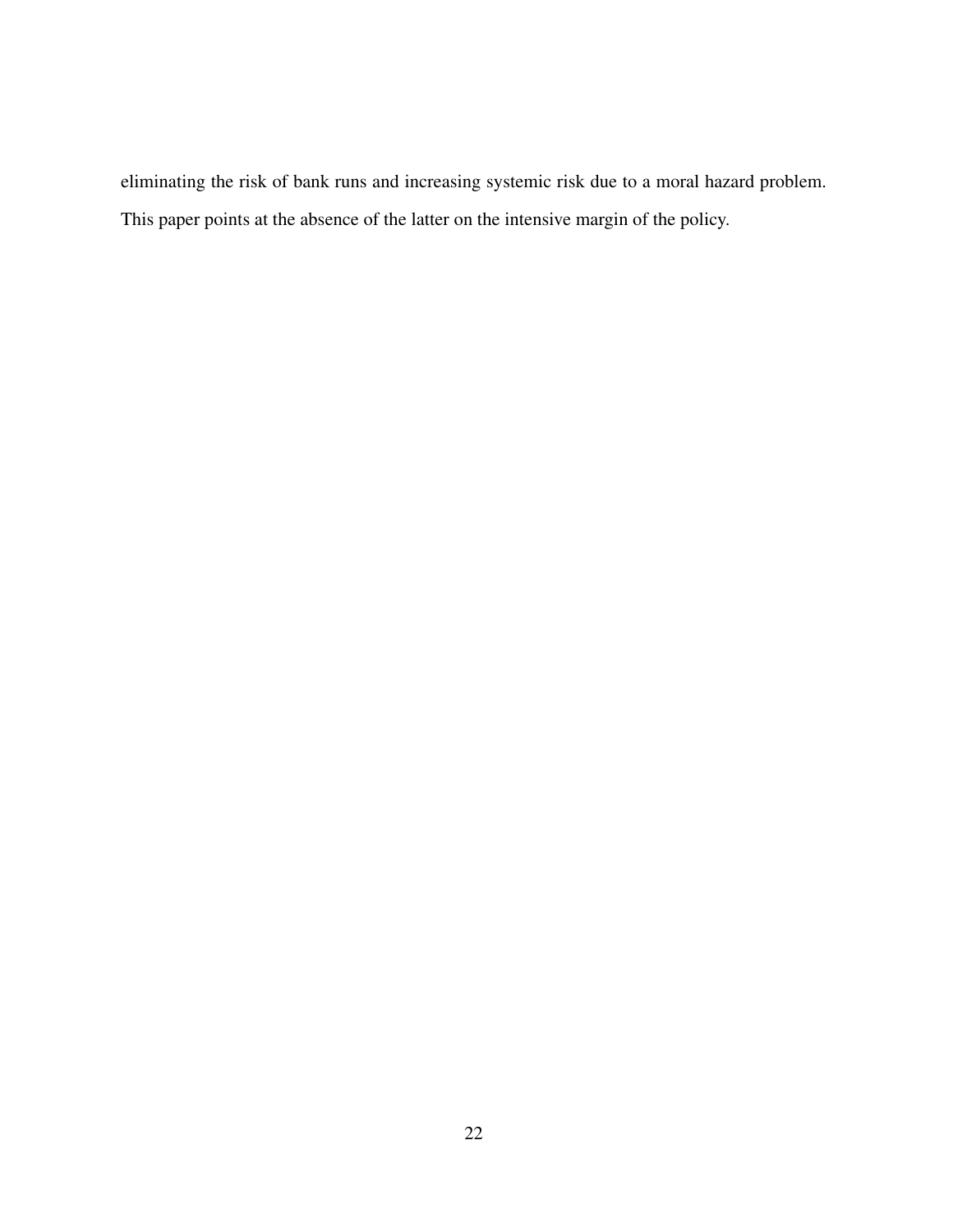# Appendix A: The Z-score

The z-score is a measure that reflects a bank's probability of insolvency. As originally argued by [\[Hannan and Hanweck, 1988\]](#page-25-7), a bank is considered to be insolvent when its losses exceed its equity. Using common balance sheet items, one could say that a bank is insolvent when the sum of its capital to asset ratio plus its return on assets is negative, i.e.  $car+roa \leq 0$ . Formally,

Probability of insolvency = 
$$
P(roa \le -car)
$$
 (5)

If we consider roa as a random variable with mean-variance  $(\mu_{roa}, \sigma_{roa}^2)$ , we can apply Chebyshev's inequality to assess an upper bound on the probability of insolvency.

Recall that Chebychev's inequality states that, for any symmetric distribution, the probability that the outcome of a random variable  $X$  falls more than  $k$  standard deviations away from its mean is at most  $\frac{1}{k^2}$ . Formally,

$$
P(|X - \mu| > k\sigma) \le \frac{1}{k^2} \tag{6}
$$

It is easy to see that the number of standard deviations between the expected value of roa and those values in the distribution of roa that would imply roa  $\leq -c$ ar is

$$
zscore \equiv z = \frac{E(roa) + car}{\sigma_{roa}} \tag{7}
$$

So that the probability of insolvency is at most

$$
p \le \frac{1}{2} \frac{1}{z^2} \tag{8}
$$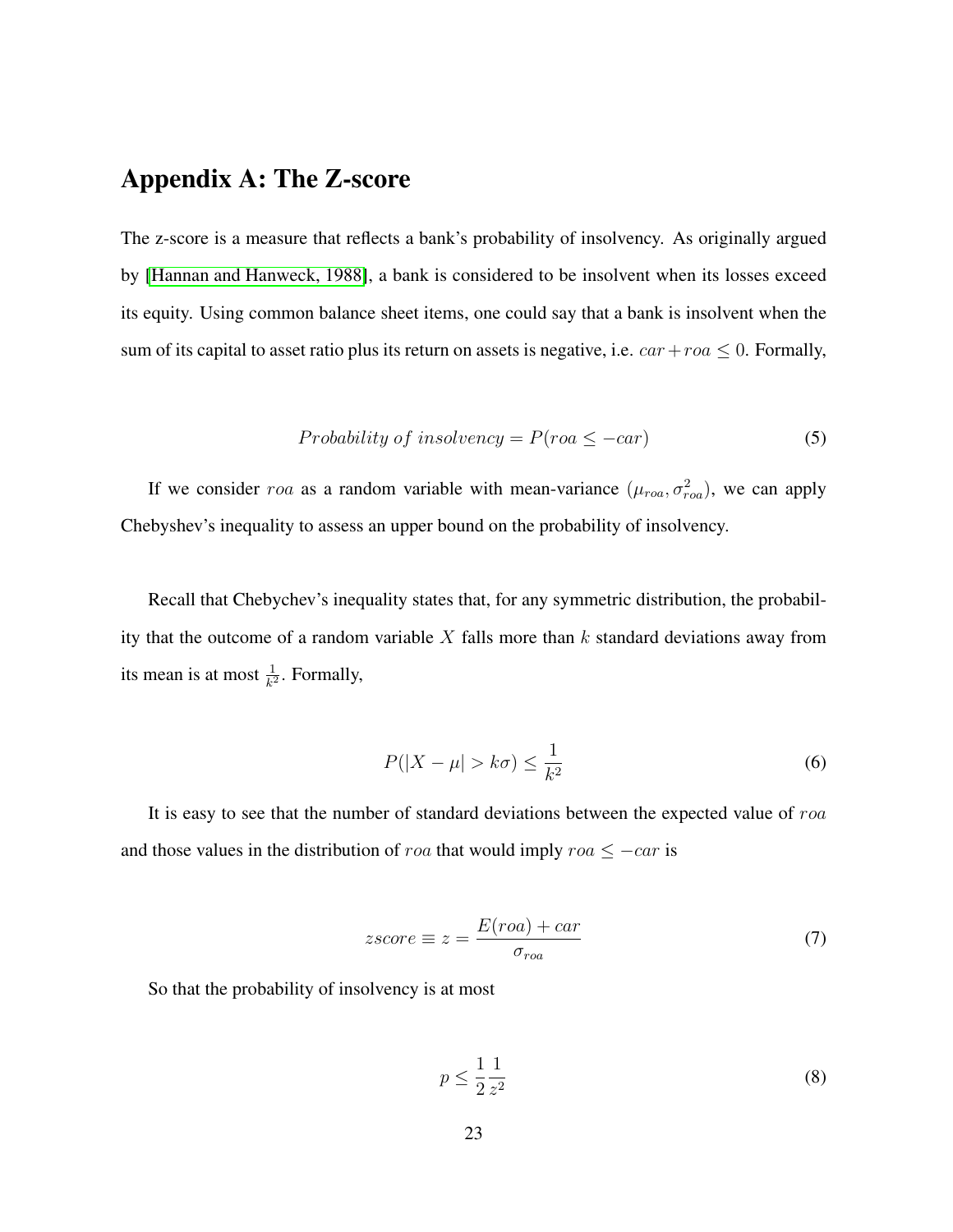where the  $1/2$  comes from the fact that these values only happen in one tail of the distribution.

So the z-score is inversely related to an upper bound of the probability of default for a certain bank. Hence, the higher the z-score, the safer the bank.

Since the distribution of the z-score is skewed, a standard practice in the literature is to use its logarithm instead. Thus, we use  $log(z)$ , computed over a 2-year rolling window.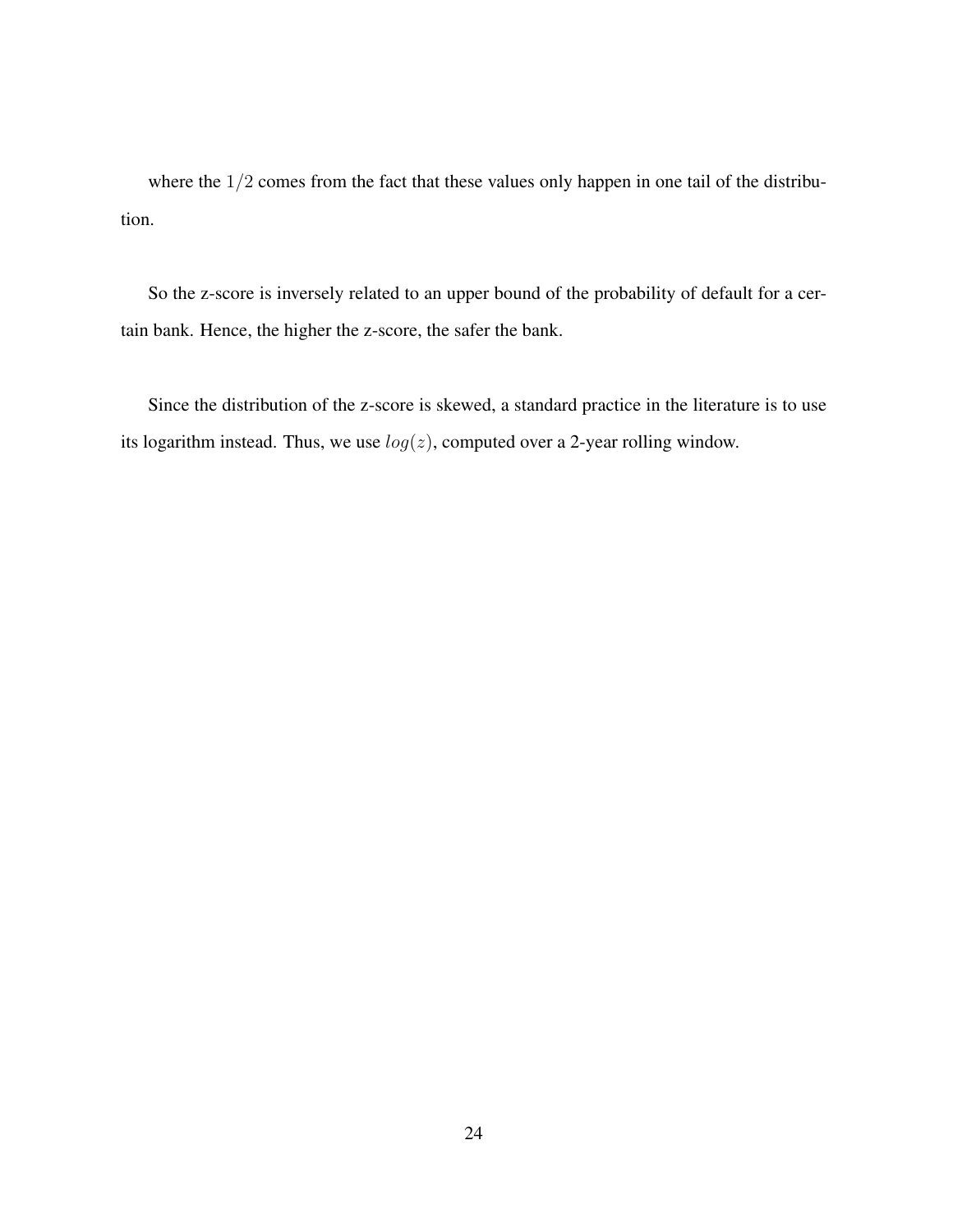# References and Notes

- <span id="page-25-3"></span>[Anginer et al., 2014] Anginer, D., Demirguc-Kunt, A., and Zhu, M. (2014). How does deposit insurance affect bank risk? Evidence from the recent crisis. *Journal of Banking and Finance*, 48:312–321.
- <span id="page-25-1"></span>[Cooper and Ross, 2002] Cooper, R. and Ross, T. W. (2002). Bank runs: Deposit insurance and capital requirements. *International Economic Review*.
- <span id="page-25-4"></span>[DellAriccia et al., 2012] DellAriccia, G., Igan, D., and Laeven, L. (2012). Credit Booms and Lending Standards: Evidence from the Subprime Mortgage Market. *Journal of Money, Credit and Banking*, 44:367–384.
- <span id="page-25-2"></span>[Demirguc-Kunt, 2002] Demirguc-Kunt, A., D. E. (2002). Does deposit insurance increase banking system stability? An Empirical investigation. *Journal of Monetary Economics*, 49(7):1373–1406.
- <span id="page-25-0"></span>[Diamond and Dybvig, 1983] Diamond, D. W. and Dybvig, P. H. (1983). Bank Runs, Deposit Insurance, and Liquidity. *The Journal of Political Economy*, 91(3):401–419.
- <span id="page-25-6"></span>[Ferrari et al., 2018] Ferrari, A., Galindo, C. G., Petricek, M., and Winkler, A. (2018). Bank funding and risk taking.
- <span id="page-25-7"></span>[Hannan and Hanweck, 1988] Hannan, T. H. and Hanweck, G. A. (1988). Bank Insolvency Risk and the Market for Large Certificates of Deposit. *Source Journal of Money, Credit and Banking*, 20(2):203–211.
- <span id="page-25-5"></span>[Ignatowski and Korte, 2014] Ignatowski, M. and Korte, J. (2014). Wishful thinking or effective threat? Tightening bank resolution regimes and bank risk-taking. *Journal of Financial Stability*, 15(C):264–281.